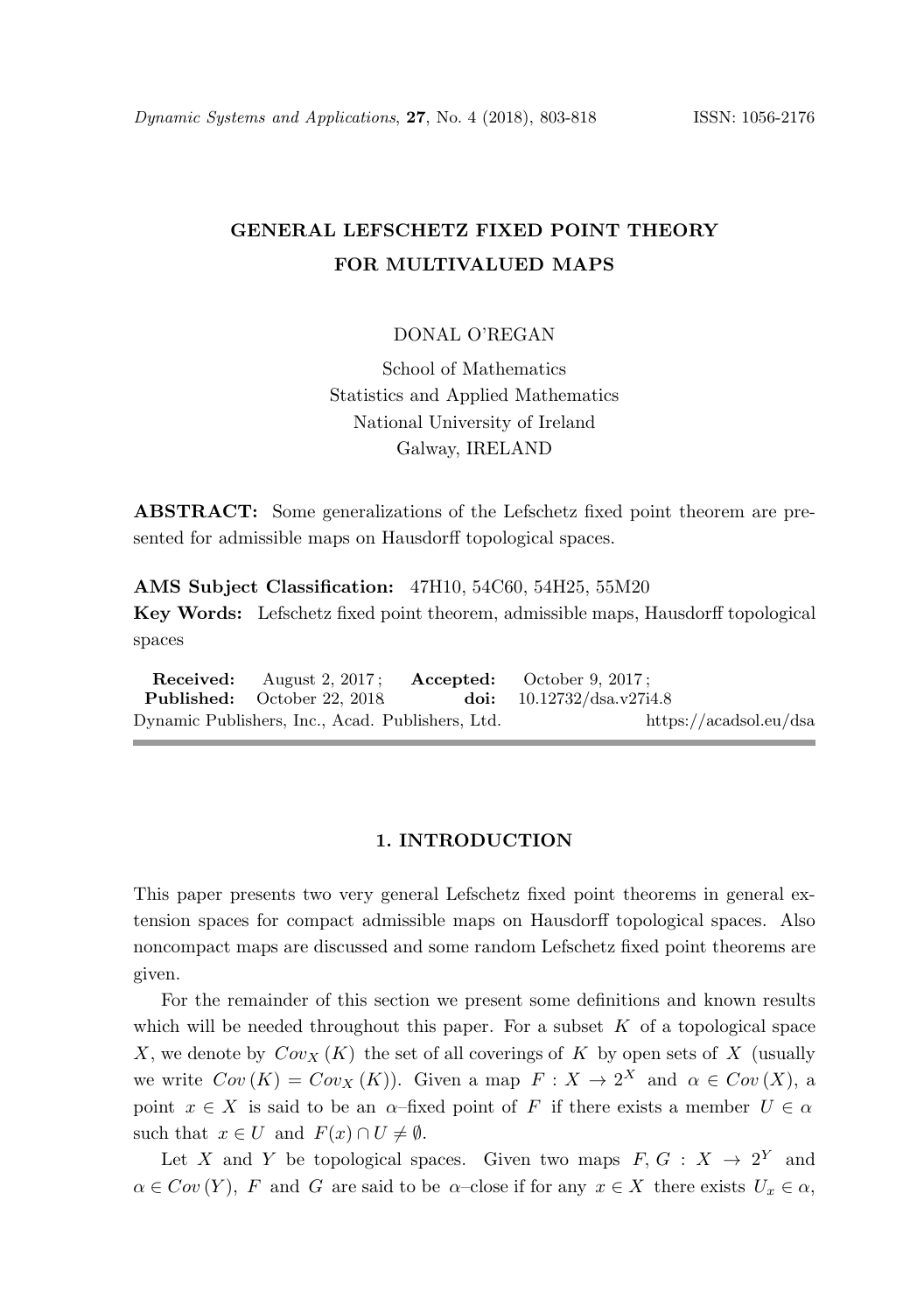$y \in F(x) \cap U_x$  and  $w \in G(x) \cap U_x$ . Given a map  $F: X \to 2^Y$  and a single valued map  $g: X \to Y$  and  $\alpha \in Cov(Y)$ , F and g are said to be strongly  $\alpha$ -close if for any  $x \in X$  there exists  $U_x \in \alpha$  with  $F(x) \subseteq U_x$  and  $g(x) \in U_x$ . Given two maps single valued  $f, g: X \to Y$  and  $\alpha \in Cov(Y)$ , f and g are said to be  $\alpha$ -close if for any  $x \in X$  there exists  $U_x \in \alpha$  containing both  $f(x)$  and  $g(x)$ . We say f and g are  $\alpha$ -homotopic if there is a homotopy  $h_h: X \to Y$   $(0 \le t \le 1)$  joining f and g such that for each  $x \in X$  the values  $h_t(x)$  belong to a common  $U_x \in \alpha$  for all  $t \in [0,1]$ .

Let  $X$ , Y and  $\Gamma$  be Hausdorff topological spaces. A continuous single valued map  $p : \Gamma \to X$  is called a Vietoris map (written  $p : \Gamma \to X$ ) if the following two conditions are satisfied:

(i). for each  $x \in X$ , the set  $p^{-1}(x)$  is acyclic

(ii). p is a perfect map i.e. p is closed and for every  $x \in X$  the set  $p^{-1}(x)$  is nonempty and compact.

Let  $D(X, Y)$  be the set of all pairs  $X \stackrel{p}{\leftarrow} \Gamma \stackrel{q}{\rightarrow} Y$  where p is a Vietoris map and q is continuous. We will denote every such diagram by  $(p, q)$ . Given two diagrams  $(p,q)$  and  $(p',q')$ , where  $X \stackrel{p'}{\leftarrow} \Gamma' \stackrel{q'}{\rightarrow} Y$ , we write  $(p,q) \sim (p',q')$  if there are maps  $f: \Gamma \to \Gamma'$  and  $g: \Gamma' \to \Gamma$  such that  $q' \circ f = q$ ,  $p' \circ f = p$ ,  $q \circ g = q'$  and  $p \circ g = p'$ . The equivalence class of a diagram  $(p, q) \in D(X, Y)$  with respect to  $\sim$  is denoted by

$$
\phi = \{ X \stackrel{p}{\leftarrow} \Gamma \stackrel{q}{\rightarrow} Y \} : X \to Y
$$

or  $\phi = [(p, q)]$  and is called a morphism from X to Y. We let  $M(X, Y)$  be the set of all such morphisms. For any  $\phi \in M(X,Y)$  a set  $\phi(x) = q p^{-1}(x)$  where  $\phi = [(p,q)]$ is called an image of x under a morphism  $\phi$ .

Consider vector spaces over a field K. Let E be a vector space and  $f: E \to E$ an endomorphism. Now let  $N(f) = \{x \in E: f^{(n)}(x) = 0 \text{ for some } n\}$  where  $f^{(n)}$ is the  $n^{th}$  iterate of f, and let  $\tilde{E} = E \setminus N(f)$ . Since  $f(N(f)) \subseteq N(f)$  we have the induced endomorphism  $\tilde{f}: \tilde{E} \to \tilde{E}$ . We call f admissible if  $\dim \tilde{E} < \infty$ ; for such f we define the generalized trace  $Tr(f)$  of f by putting  $Tr(f) = tr(\tilde{f})$  where tr stands for the ordinary trace.

Let  $f = \{f_q\} : E \to E$  be an endomorphism of degree zero of a graded vector space  $E = \{E_q\}$ . We call f a Leray endomorphism if (i). all  $f_q$  are admissible and (ii). almost all  $\tilde{E_q}$  are trivial. For such f we define the generalized Lefschetz number  $\Lambda(f)$  by

$$
\Lambda(f) = \sum_{q} (-1)^{q} Tr(f_{q}).
$$

A linear map  $f: E \to E$  of a vector space E into itself is called weakly nilpotent provided for every  $x \in E$  there exists  $n_x$  such that  $f^{n_x}(x) = 0$ . Assume that  $E = \{E_q\}$  is a graded vector space and  $f = \{f_q\} : E \to E$  is an endomorphism.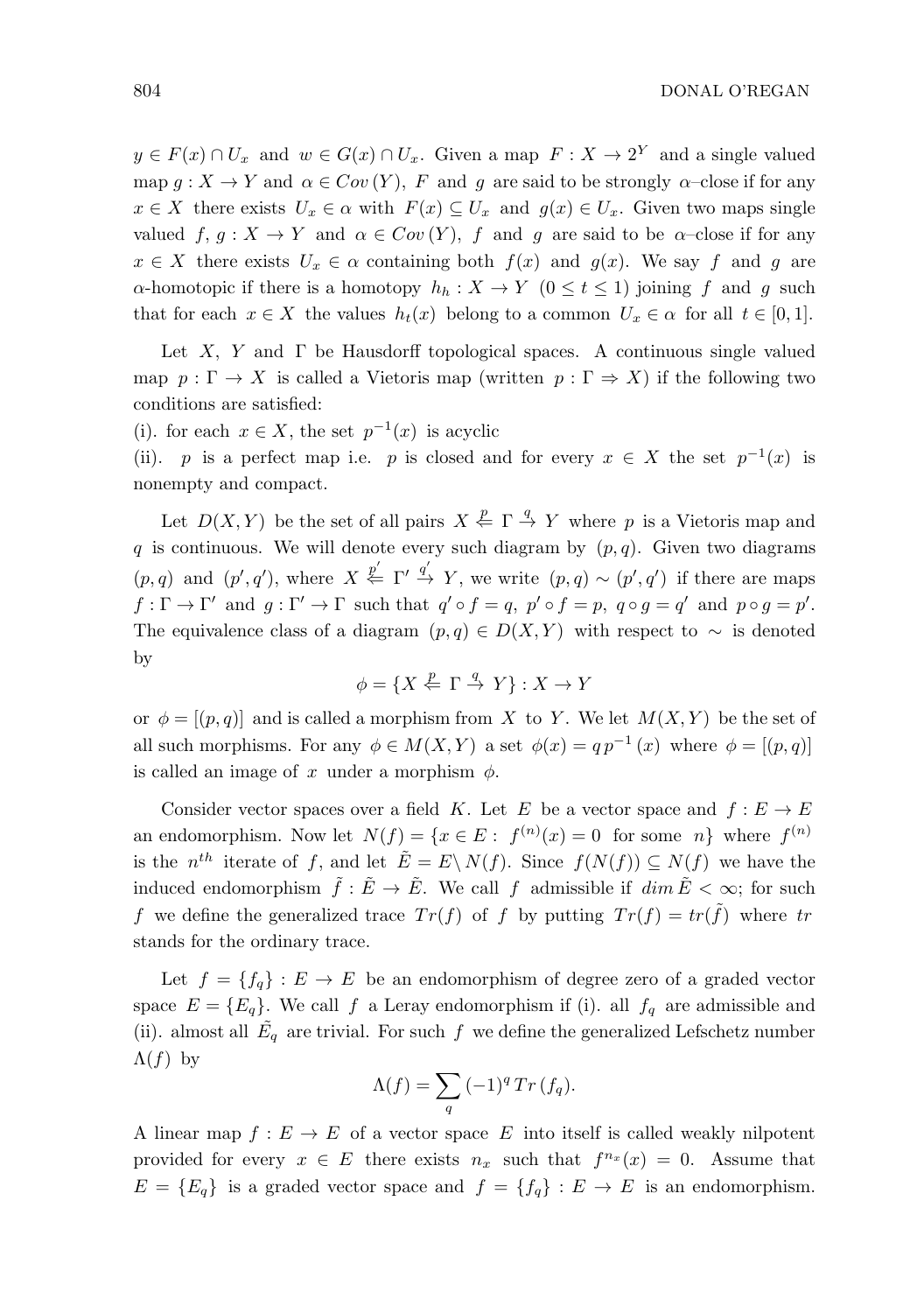We say that f is weakly nilpotent iff  $f_q$  is weakly nilpotent for every q. It is well known [3] (pp 53) that any weakly nilpotent endomorphism  $f : E \to E$  is a Leray endomorphism and  $\Lambda(f) = 0$ .

Let  $H$  be the Čech homology functor with compact carriers and coefficients in the field of rational numbers  $K$  from the category of Hausdorff topological spaces and continuous maps to the category of graded vector spaces and linear maps of degree zero. Thus  $H(X) = {H_q(X)}$  is a graded vector space,  $H_q(X)$  being the  $q$ -dimensional Cech homology group with compact carriers of  $X$ . For a continuous map  $f: X \to X$ ,  $H(f)$  is the induced linear map  $f_{\star} = \{f_{\star q}\}\$  where  $f_{\star q}: H_q(X) \to$  $H_q(X)$ .

With Čech homology functor extended to a category of morphisms (see  $[4]$  (pp.  $364$ )) we have the following well known result (note the homology functor  $H$  extends over this category i.e. for a morphism

$$
\phi = \{ X \stackrel{p}{\leftarrow} \Gamma \stackrel{q}{\rightarrow} Y \} : X \to Y
$$

we define the induced map

$$
H(\phi) = \phi_{\star} : H(X) \to H(Y)
$$

by putting  $\phi_{\star} = q_{\star} \circ p_{\star}^{-1}$ ).

Recall the following result [2], [3] (pp. 227).

**Theorem 1.1.** If  $\phi: X \to Y$  and  $\psi: Y \to Z$  are two morphisms (here X, Y and Z are Hausdorff topological spaces) then

$$
(\psi \circ \phi)_\star = \psi_\star \circ \phi_\star.
$$

Two morphisms  $\phi, \psi \in M(X, Y)$  are homotopic (written  $\phi \sim \psi$ ) provided there is a morphism  $\chi \in M(X \times [0,1], Y)$  such that  $\chi(x,0) = \phi(x), \chi(x,1) = \psi(x)$  for every  $x \in X$  (i.e.  $\phi = \chi \circ i_0$  and  $\psi = \chi \circ i_1$ , where  $i_0, i_1 : X \to X \times [0,1]$  are defined by  $i_0(x) = (x, 0), i_1(x) = (x, 1)$ . Recall the following result [3] (pp. 231): If  $\phi \sim \psi$  then  $\phi_{\star} = \psi_{\star}$ .

Let  $\phi: X \to Y$  be a multivalued map (note for each  $x \in X$  we assume  $\phi(x)$  is a nonempty subset of Y). A pair  $(p, q)$  of single valued continuous maps of the form  $X \stackrel{p}{\leftarrow} \Gamma \stackrel{q}{\rightarrow} Y$  is called a selected pair of  $\phi$  (written  $(p, q) \subset \phi$ ) if the following two conditions hold:

 $(i)$ . *p* is a Vietoris map and

(ii).  $q(p^{-1}(x)) \subset \phi(x)$  for any  $x \in X$ .

Note if there exists a selected pair of  $\phi$  with  $\phi(x) = q(p^{-1}(x))$  for  $x \in X$  then [3] automatically  $\phi$  is upper semicontinuous.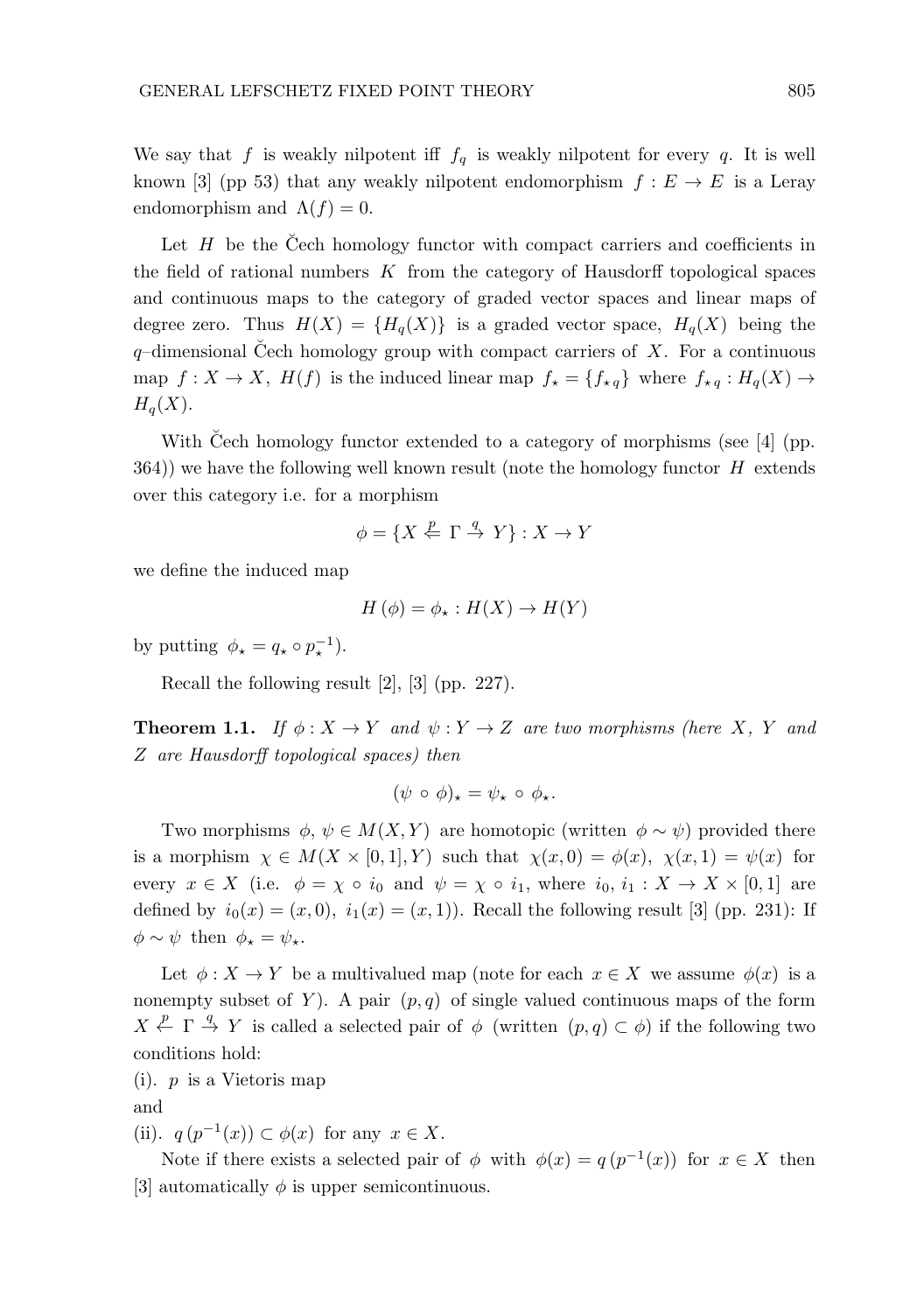**Definition 1.2.** A upper semicontinuous map  $\phi: X \to Y$  is said to be strongly admissible [3, 4] (and we write  $\phi \in Ads(X, Y)$ ) provided there exists a selected pair  $(p, q)$  of  $\phi$  with  $\phi(x) = q(p^{-1}(x))$  for  $x \in X$ .

**Definition 1.3.** A map  $\phi \in Ads(X, X)$  is said to be a Lefschetz map if for each selected pair  $(p,q) \subset \phi$  with  $\phi(x) = q(p^{-1}(x))$  for  $x \in X$  the linear map  $q_* p_*^{-1}$ :  $H(X) \to H(X)$  (the existence of  $p_{\star}^{-1}$  follows from the Vietoris Theorem) is a Leray endomorphism.

When we talk about  $\phi \in Ads$  it is assumed that we are also considering a specified selected pair  $(p, q)$  of  $\phi$  with  $\phi(x) = q(p^{-1}(x))$ .

**Remark 1.4.** In fact since we specify the pair  $(p,q)$  of  $\phi$  it is enough to say  $\phi$  is a Lefschetz map if  $\phi_{\star} = q_{\star} p_{\star}^{-1} : H(X) \to H(X)$  is a Leray endomorphism. However for the examples of  $\phi$ , X known in the literature [3] the more restrictive condition in Definition 1.3 works. We note [3] (pp 227) that  $\phi_{\star}$  does not depend on the choice of diagram from  $[(p, q)]$ , so in fact we could specify the morphism.

If  $\phi: X \to X$  is a Lefschetz map as described above then we define the Lefschetz number (see [3, 4])  $\Lambda(\phi)$  (or  $\Lambda_X(\phi)$ ) by

$$
\Lambda(\phi) = \Lambda(q_\star p_\star^{-1}).
$$

**Definition 1.5.** A Hausdorff topological space  $X$  is said to be a Lefschetz space (for the class Ads) provided every compact  $\phi \in Ads(X,X)$  is a Lefschetz map and  $\Lambda(\phi) \neq 0$  implies  $\phi$  has a fixed point.

**Definition 1.6.** A upper semicontinuous map  $\phi: X \to Y$  with closed values is said to be admissible (and we write  $\phi \in Ad(X, Y)$ ) provided there exists a selected pair  $(p, q)$  of  $\phi$ .

**Remark 1.7.** In the literature [3] usually  $\phi$  in Definition 1.6 is not assumed to be upper semicontinuous. If we remove the upper semicontinuity in the definition of an admissible map then once again the results in Section 2 hold provided we adjust slightly the definitions in Section 2 (we leave the obvious adjustments to the reader, see Remark 2.5 (ii) and Remark 2.16 (iv)).

**Definition 1.8.** A map  $\phi \in Ad(X, X)$  is said to be a Lefschetz map if for each selected pair  $(p,q) \subset \phi$  the linear map  $q_* p_*^{-1} : H(X) \to H(X)$  (the existence of  $p_{\star}^{-1}$  follows from the Vietoris Theorem) is a Leray endomorphism.

If  $\phi: X \to X$  is a Lefschetz map, we define the Lefschetz set  $\Lambda(\phi)$  (or  $\Lambda_X(\phi)$ )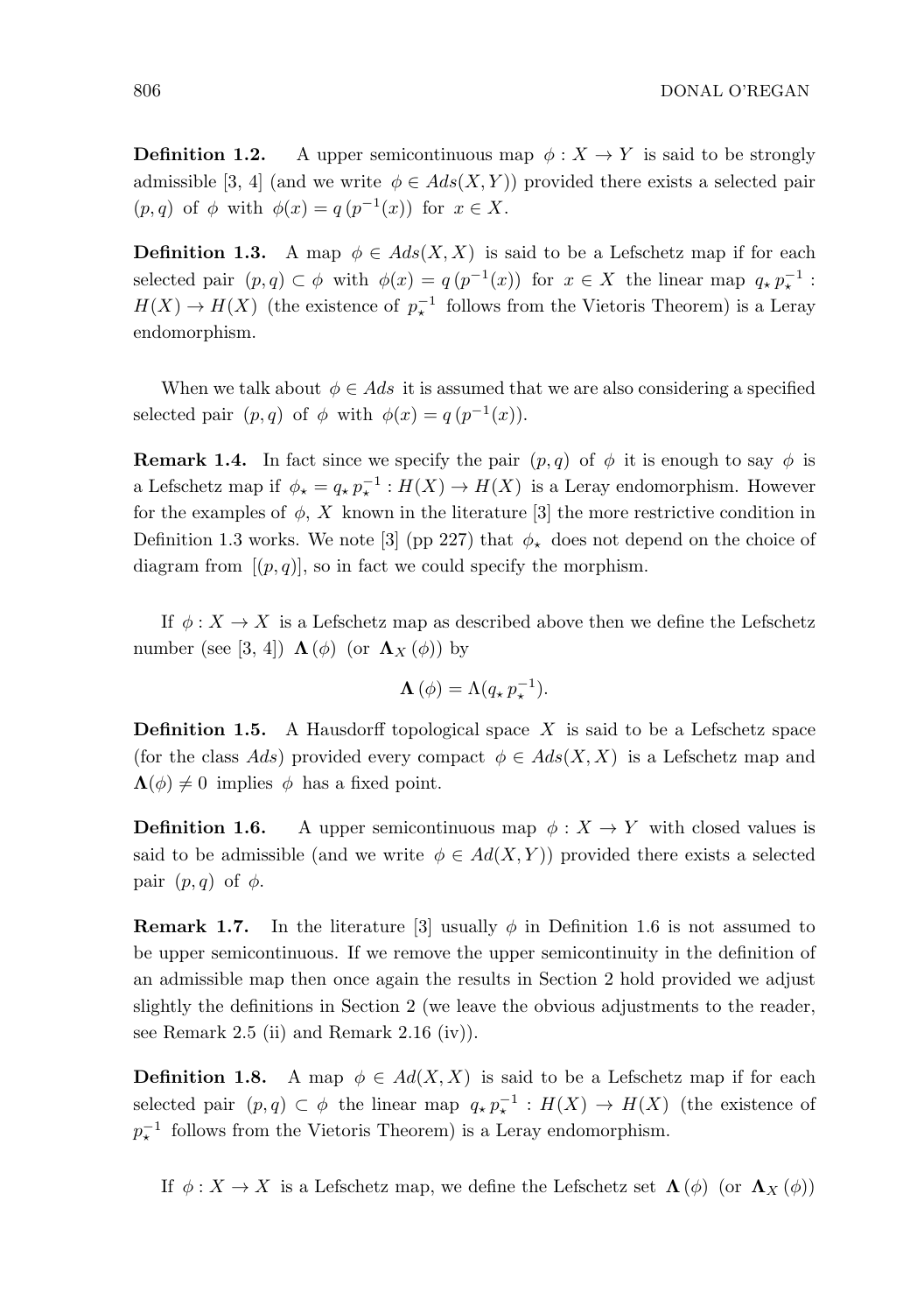by

$$
\Lambda(\phi) = \left\{ \Lambda(q_\star p_\star^{-1}) : (p,q) \subset \phi \right\}.
$$

**Definition 1.9.** A Hausdorff topological space  $X$  is said to be a Lefschetz space (for the class Ad) provided every compact  $\phi \in Ad(X, X)$  is a Lefschetz map and  $\Lambda(\phi) \neq \{0\}$  implies  $\phi$  has a fixed point.

Remark 1.10. Many examples of Lefschetz spaces (for the class Ad or Ads) can be found in [2, 3, 4, 5, 7, 8, 10, 11].

### 2. LEFSCHETZ FIXED POINT THEORY

By a space we mean a Hausdorff topological space. We begin with a class of maps motivated in part from [9].

**Definition 2.1.** We say  $X \in \text{locmultiGMNES}$  (w.r.t. Ad and F) if there exists a Lefschetz space (for the class Ad) U, a set  $V \subseteq X$  with  $\overline{F(V)} \subseteq V$  and  $F|_W \in$  $Ad(W, W)$  (here  $W = \overline{F(V)}$ ), a compact map  $\Phi \in Ad(U, W)$ , a compact valued map  $\Psi \in Ad(W, U)$ , if  $(p, q)$  is a selected pair of  $F|_W$  then there exists a selected pair  $(p_1, q_1)$  of  $\Phi$  and a selected pair  $(p', q')$  of  $\Psi$  with  $(q_1)_* (p_1)_*^{-1} (q')_* (p')_*^{-1} = q_* p_*^{-1}$ , and we have the property that if  $x \in U$  with  $x \in \Psi(y)$  for some  $y \in \Phi(x)$  then  $y \in F|_W(y).$ 

**Remark 2.2.** If  $\Phi \Psi(z) \subseteq F|_{W}(z)$  for  $z \in W$  then automatically the property that if  $x \in U$  with  $x \in \Psi(y)$  for some  $y \in \Phi(x)$  then  $y \in F|_W(y)$  holds since  $y \in \Phi(x) \subseteq \Phi \Psi (y) \subseteq F|_W (z).$ 

**Theorem 2.3.** Let  $X \in \text{locmultipH}(\mathbb{R})$  (w.r.t. Ad and F) [let U, V, W,  $\Phi$  and  $\Psi$  be as described in Definition 2.1. Then  $\Lambda(F|_W)$  is well defined. Also  $\Lambda(F|_W) \neq \{0\}$  guarantees that  $F|_W$  has a fixed point (i.e. F has a fixed point in W).

**Proof.** Let  $G = \Psi \Phi$ . Note  $G \in Ad(U, U)$  is a compact map (note  $\Phi$  is compact and  $\Psi$  is upper semicontinuous with compact values). Let  $(p, q)$  be a selected pair of  $F|_W$ . Then from Definition 2.1 there exists a selected pair  $(p_1, q_1)$  of  $\Phi$  and a selected pair  $(p', q')$  of  $\Psi$  with

$$
(q_1)_\star (p_1)_\star^{-1} (q')_\star (p')_\star^{-1} = q_\star p_\star^{-1}.
$$
 (2.1)

There exists [6] (Section 40) a selected pair  $(\overline{p}, \overline{q})$  of G with

$$
(\overline{q})_{\star} (\overline{p})_{\star}^{-1} = (q')_{\star} (p')_{\star}^{-1} (q_1)_{\star} (p_1)_{\star}^{-1}
$$
\n(2.2)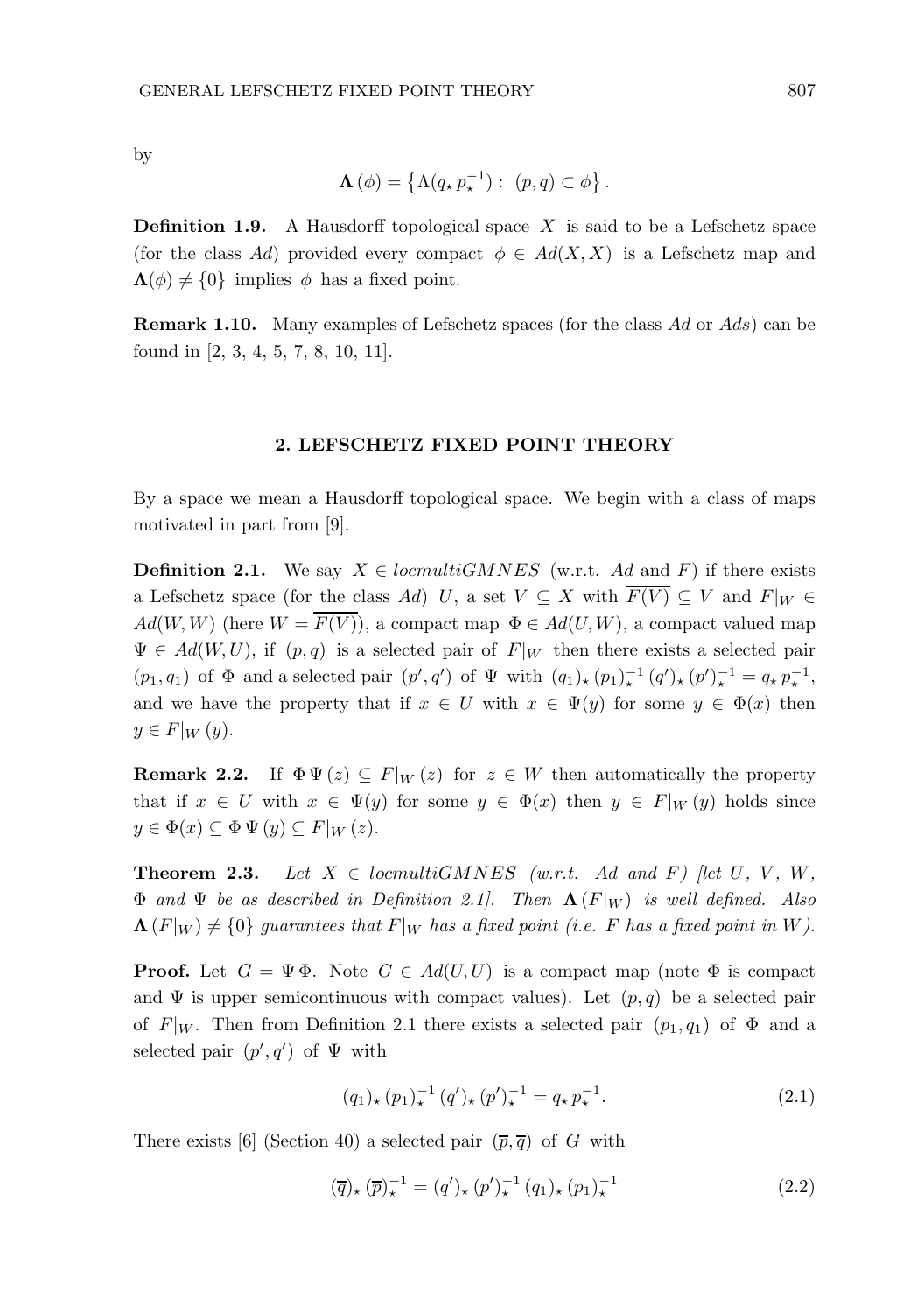Now U is a Lefschetz space (for the class  $Ad$ ) so  $(\overline{q})_{\star}(\overline{p})_{\star}^{-1}$  is a Leray endomorphism. Now [5] (page 214, see (1.3) or see the diagram below) (here  $E' = U' = H(U)$ ,  $E'' = W' = H(W), v = (q')_{\star} (p')_{\star}^{-1}, u = (q_1)_{\star} (p_1)_{\star}^{-1}, f' = (\overline{q})_{\star} (\overline{p})_{\star}^{-1}$  and  $f'' = q_{\star} p_{\star}^{-1}$ and note  $(2.1)$  and  $(2.2)$ 



guarantees that  $q_* p_*^{-1}$  is a Leray endomorphism and  $\Lambda (q_* p_*^{-1}) = \Lambda ((\overline{q})_*(\overline{p})_*^{-1}).$ Thus  $\Lambda(F|_W)$  is well defined.

Next suppose  $\Lambda(F|_W) \neq \{0\}$ . Then there exists a selected pair  $(p, q)$  as described above with  $\Lambda(q_{\star} p_{\star}^{-1}) \neq 0$ . Let  $\bar{p}$  and  $\bar{q}$  be as described above with  $\Lambda(\overline{q})_{\star}(\bar{p})_{\star}^{-1}) =$  $\Lambda(q, p_{\star}^{-1}) \neq 0$ . Now since U is a Lefschetz space (for the class Ad) there exists  $x \in U$ with  $x \in \overline{q}(\overline{p})^{-1}(x)$  i.e.  $x \in G(x) = \Psi \Phi(x)$ . Then  $x \in \Psi(y)$  for some  $y \in \Phi(x)$ . From Definition 2.1 we have  $y \in F|_W(y)$ . □

Remark 2.4. (i). One could also replace Ad maps with Ads maps in the above presentation. Also from the proof above we see that the assumption  $F \in Ad(W, W)$ in Definition 2.1 could be replaced by the assumption  $F \in Ad(V, V)$  or  $F \in Ad(X, X)$ [Note if  $F \in Ad(X, X)$  then automatically  $F \in Ad(V, V)$  (and  $F \in Ad(W, W)$ )]. To show the assumption  $F \in Ad(V, V)$  guarantees  $F \in Ad(W, W)$  let  $(p_0, q_0)$  be a selected pair of  $F|_V$ . Then  $(\overline{p_0}, \overline{q_0}) \subset F|_W$ ; here  $\overline{p_0}, \overline{q_0} : p_0^{-1}(W) \to W$  are given by  $\overline{p_0}(z) = p_0(z), \overline{q_0}(z) = q_0(z)$  for  $z \in p_0^{-1}(W)$ .

(ii). Suppose in Definition 2.1 we have  $F|_W \in Ad(W, W)$  replaced by  $F \in$  $Ad(V, V)$ . Then  $\Lambda(F|_V)$  is well defined and  $\Lambda(F|_V) \neq \{0\}$  guarantees that  $F|_V$  has a fixed point. To see this first note  $F|_W \in Ad(W, W)$ . Next let  $(p_0, q_0)$  be a selected pair of  $F|_V$ . Let  $i_0 : W \to V$  be the inclusion and  $F_1 : V \to 2^W$  be given by  $F_1(x) = F(x)$ for  $x \in V$ , and we note  $F_1 \in Ad(V, W)$  (since  $(p_0, q'_0) \subset F_1$ ; here  $q'_0 : \Gamma \to W$ is the contraction of  $q_0$  to the pair  $(\Gamma, W)$ ). Now (note  $F|_W = F_1 i_0$ ) [3] guarantees that there exists a selected pair  $(p,q)$  of  $F|_W$  with  $q_{\star} p_{\star}^{-1} = (q_0')_{\star} (p_0)_{\star}^{-1} (i_0)_{\star}$ . Theorem 2.3 guarantees  $q_{\star} p_{\star}^{-1}$  is a Leray endomorphism. Now [2] (page 214, see (1.3)) (here  $E' = W' = H(W)$ ,  $E'' = V' = H(V)$ ,  $u = (i_0)_*, v = (q'_0)_*(p_0)_*^{-1}$ ,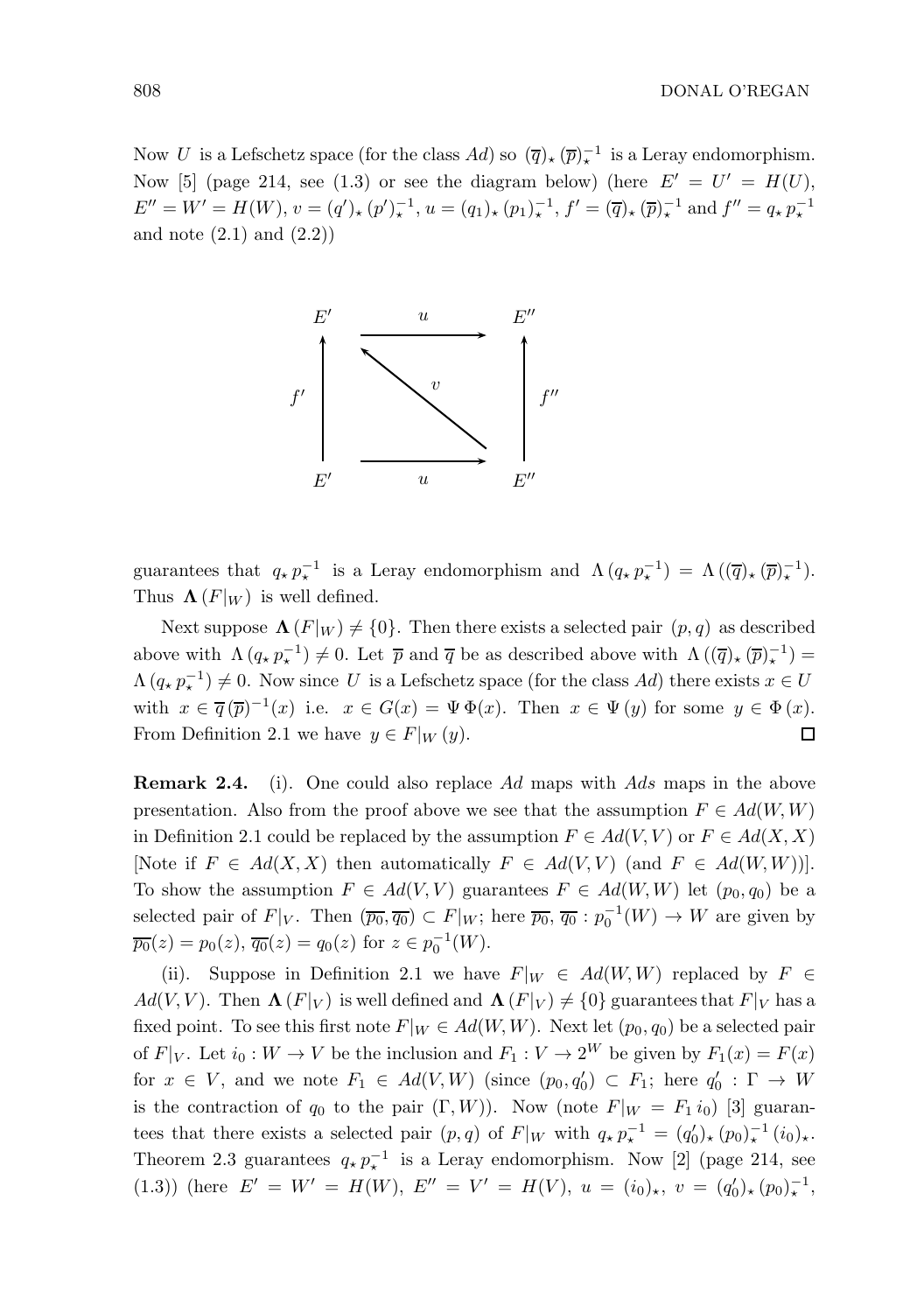$f' = q_{\star} p_{\star}^{-1}$  and  $f'' = (q_0)_{\star} (p_0)_{\star}^{-1}$  and note  $vu = (q'_0)_{\star} (p_0)_{\star}^{-1} (i_0)_{\star} = q_{\star} p_{\star}^{-1}$  and  $uv = (i_0)_*(q'_0)_*(p_0)_*^{-1} = (q_0)_*(p_0)_*^{-1}$  since  $i_0 q'_0 = q_0$  guarantees that  $(q_0)_*(p_0)_*^{-1}$ is a Leray endomorphism and  $\Lambda((q_0)_*(p_0)_*^{-1}) = \Lambda(q_* p_*^{-1})$ . Thus  $\Lambda(F|_V)$  is well defined. Next suppose  $\Lambda(F|_V) \neq \{0\}$ . Then there exists a selected pair  $(p_0, q_0)$  of  $F|_V$  with  $\Lambda((q_0)_*(p_0)_\star^{-1}) \neq 0$ . Let  $(p,q)$  be as described above with  $\Lambda(q_*; p_*^{-1}) =$  $\Lambda((q_0)_*(p_0)_\star^{-1})\neq 0$ . Then  $\Lambda(F|_W)\neq \{0\}$  and now apply Theorem 2.3, and we are finished.

Suppose in the statement of Definition 2.1 we replace  $F|_W \in Ad(W, W)$  with  $F \in Ad(X,X)$  and  $F: X \to 2^V$ . Then similar reasoning as above guarantees that  $\Lambda(F)$  is well defined and  $\Lambda(F) \neq \{0\}$  guarantees that F has a fixed point.

**Remark 2.5.** (i). In Theorem 2.3 to show  $\Lambda(F|W)$  is well defined we do not need the property that if  $x \in U$  with  $x \in \Psi(y)$  for some  $y \in \Phi(x)$  then  $y \in F|_W(y)$ .

(ii). In Definition 2.1 we could replace the condition "a compact map  $\Phi$  and a compact valued map  $\Psi$ " with " $\Psi \Phi : U \to 2^U$  a compact map". In this case we could remove the condition of upper semicontinuity in Definition 1.6.

Alternate Definition and Results: We say  $X \in *locmultiGGMNES*$  (w.r.t. Ad and F) if there exists a Lefschetz space (for the class Ad) U, a set  $A \subseteq X$  with  $F(A) \subseteq A$ and  $F|_W \in Ad(W, W)$  (here  $W = F(A)$ ), a compact map  $\Phi \in Ad(U, W)$ , a compact valued map  $\Psi \in Ad(W, U)$ , if  $(p, q)$  is a selected pair of  $F|_W$  then there exists a selected pair  $(p_1, q_1)$  of  $\Phi$  and a selected pair  $(p', q')$  of  $\Psi$  with  $(q_1)_*(p_1)_*^{-1}(q')_*(p')_*^{-1} =$  $q_{\star} p_{\star}^{-1}$ , and we have the property that if  $x \in U$  with  $x \in \Psi(y)$  for some  $y \in \Phi(x)$  then  $y \in F|_W(y).$ 

(1). The reasoning in Theorem 2.3 guarantees that if  $X \in \text{locmultigGMNES}$  (w.r.t. Ad and F) (let U, A, W,  $\Phi$  and  $\Psi$  be as described above) then  $\Lambda$  (F|w) is well defined and also  $\Lambda(F|_W) \neq \{0\}$  guarantees that  $F|_W$  has a fixed point.

(2). Suppose in the statement above we have  $F|_W \in Ad(W, W)$  replaced by  $F \in$  $Ad(A, A)$ . Then the reasoning in Remark 2.4 (ii) guarantees that  $\Lambda(F|_A)$  is well defined and  $\Lambda(F|_A) \neq \{0\}$  guarantees that  $F|_A$  has a fixed point.

(3). Suppose in the statement above we have  $F|_W \in Ad(W, W)$  replaced by  $F \in$  $Ad(X, X)$  and  $F: X \to 2^A$ . Then the reasoning in Remark 2.4 (ii) guarantees that  $\Lambda(F)$  is well defined and  $\Lambda(F) \neq \{0\}$  guarantees that F has a fixed point.

(4). There is also an obvious analogue of Remark 2.5 (ii) in this case.

We now consider two special cases of Theorem 2.3.

**Definition 2.6.** We say  $X \in multiGMNES_1$  (w.r.t. Ad and F) if there exists a Lefschetz space (for the class Ad) U,  $F \in Ad(X,X)$ , a compact map  $\Phi \in$  $Ad(U, X)$ , a compact valued map  $\Psi \in Ad(X, U)$ , if  $(p, q)$  is a selected pair of F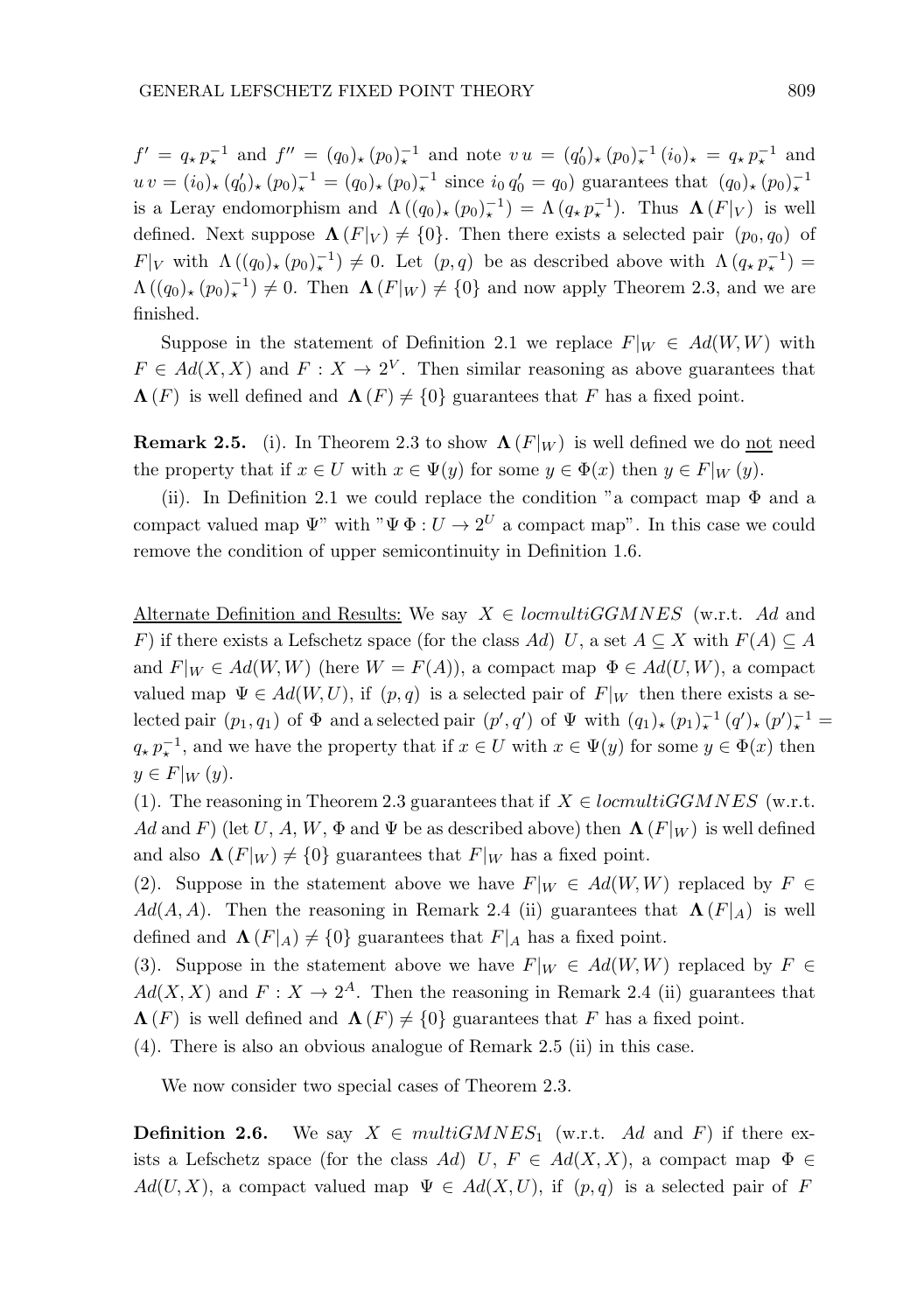then there exists a selected pair  $(p_1, q_1)$  of  $\Phi$  and a selected pair  $(p', q')$  of  $\Psi$ with  $(q_1)_*(p_1)_*^{-1}(q')_*(p')_*^{-1}=q_*p_*^{-1}$ , and we have the property that if  $x\in U$  with  $x \in \Psi(y)$  for some  $y \in \Phi(x)$  then  $y \in F(y)$ .

**Theorem 2.7.** Let  $X \in multiGMNES_1$  (w.r.t. Ad and F) Then  $\Lambda(F)$  is well defined. Also  $\Lambda(F) \neq \{0\}$  guarantees that F has a fixed point.

**Proof.** The proof is word for word that in Theorem 2.3 with  $W$  replaced by  $X$ .  $\Box$ 

**Definition 2.8.** We say  $X \in multiGMNES_2$  (w.r.t. Ad and F) if there exists a Lefschetz space (for the class Ad) U,  $F|_W \in Ad(W, W)$  (here  $W = \overline{F(X)}$ ), a compact map  $\Phi \in Ad(U, W)$ , a compact valued map  $\Psi \in Ad(W, U)$ , if  $(p, q)$  is a selected pair of  $F|_W$  then there exists a selected pair  $(p_1, q_1)$  of  $\Phi$  and a selected pair  $(p', q')$ of  $\Psi$  with  $(q_1)_*(p_1)_*^{-1}(q')_*(p')_*^{-1} = q_* p_*^{-1}$ , and we have the property that if  $x \in U$ with  $x \in \Psi(y)$  for some  $y \in \Phi(x)$  then  $y \in F|_{W}(y)$ .

**Theorem 2.9.** Let  $X \in multiGMNES_2$  (w.r.t. Ad and F) and  $W = \overline{F(X)}$ . Then  $\Lambda(F|_W)$  is well defined. Also  $\Lambda(F|_W) \neq \{0\}$  guarantees that  $F|_W$  has a fixed point (*i.e.*  $F$  has a fixed point in  $W$ ).

**Proof.** Take  $V = X$  in Theorem 2.3.

Remark 2.10. An analogue of Remark 2.2 and Remark 2.5 hold for Definition 2.6 and Definition 2.8.

**Example 2.11.** Let X be a space and  $F: X \to 2^X$ . Suppose  $F|_W \in Ad(W, W)$ where  $W = \overline{F(X)}$  is compact. We know [5] that W can be embedded as a closed subset  $K^*$  of T (Tychonoff cube i.e. cartesian product of copies of the unit interval); let  $s: W \to K^*$  be a homeomorphism. Now assume

> $\int$  there exists an open neighborhood U of  $K^*$  in T and a continuous extension  $h: U \to W$  of  $s^{-1}$ . (2.3)

Let  $j_U : K^* \hookrightarrow U$  be the natural embedding. Now let  $\Psi = j_U s$  and  $\Phi = F|_W h$ . We now show  $X \in multiGMNES_2$  (w.r.t. Ad and F).

Note  $\Psi \in Ad(W, U)$  and  $\Phi \in Ad(U, W)$  is a compact map. Also it is well known [2] (page 221) that every open subset of the Tychonoff cube is a Lefschetz space (w.r.t. Ad). Let  $(p, q)$  be a selected pair of  $F|_W$ . Since  $\Phi = F|_W h \in Ad(U, W)$  there exists [3] (Section 40) a selected pair  $(p_1, q_1)$  of  $\Phi$  with  $(q_1)_\star (p_1)_\star^{-1} = q_\star p_\star^{-1} h_\star$ . As a result (note  $\Psi = j_U s$ ),

$$
(q_1)_\star\,(p_1)^{-1}_\star\,(j_U)_\star\,s_\star = q_\star\,p_\star^{-1}\,h_\star\,(j_U)_\star\,s_\star = q_\star\,p_\star^{-1}
$$

 $\Box$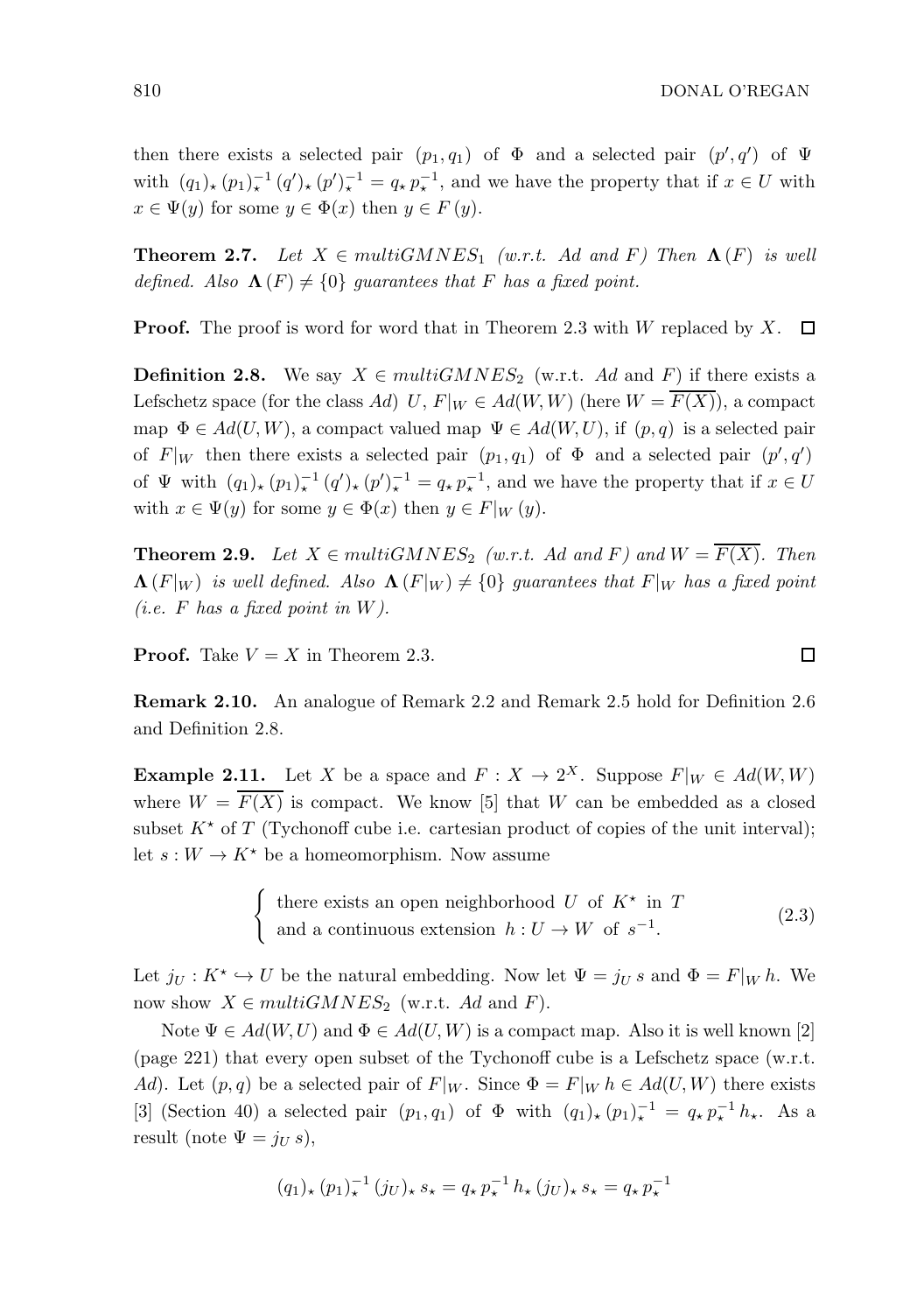since  $h j_U s = id$ . Finally notice for  $z \in W$  that  $\Phi \Psi(z) = F|_W h j_U s(z) = F|_W(z)$ . Thus  $X \in multiGMNES_2$  (w.r.t. Ad and F).

**Example 2.12.** Let X be a space and  $F: X \to 2^X$ . Suppose  $F \in Ad(X, X)$  and  $W = \overline{F(X)}$  is compact. Now W can be embedded as a closed subset  $K^*$  of T; let  $s: W \to K^*$  be a homeomorphism. Let  $i: W \hookrightarrow X$  be the inclusion. Now assume

$$
\begin{cases} \text{there exists an open neighborhood } V \text{ of } K^* \text{ in } T \text{ and a} \\ \text{continuous extension } h_V: V \to X \text{ of } i s^{-1} ( : K^* \to X ). \end{cases} \tag{2.4}
$$

Let  $j_V : K^* \hookrightarrow V$  be the natural embedding so  $h_V j_V = i s^{-1}$ . Now consider span  $(T)$ in a Hausdorff locally convex topological vector space containing  $T$ . We know [2] (page 221) that there exists a retraction  $r: span(T) \to T$ . Let  $i_1: V \hookrightarrow r^{-1}(V)$ be the inclusion. Let  $U = r^{-1}(V)$ ,  $\Psi = i_1 j_V s F$  and  $\Phi = h_V r$ . We now show  $X \in multiGMNES<sub>1</sub>$  (w.r.t. Ad and F).

First note  $[2]$  (page 221) that U (note U is open) is a Lefschetz space (w.r.t. Ad). Also note  $\Psi \in Ad(X, U)$  and  $\Phi \in Ad(U, X)$  and  $\Psi \Phi : U \to 2^U$  is a compact map since  $\overline{F(X)}$  is compact. Let  $(p,q)$  be a selected pair of F. Since  $\Psi = i_1 j_V s F \in Ad(X,U)$ there exists [3] (Section 40) a selected pair  $(p', q')$  of  $\Psi$  with

$$
(q')_\star\,(p')_\star^{-1}=(i_1)_\star\,(j_V)_\star\,s_\star\,q_\star\,p_\star^{-1},
$$

so as a result (note  $\Phi = h_V r$ ),

$$
(h_V)_\star \, r_\star \, (q')_\star \, (p')_\star^{-1} = (h_V)_\star \, r_\star \, (i_1)_\star \, (j_V)_\star \, s_\star \, q_\star \, p_\star^{-1} = q_\star \, p_\star^{-1}
$$

since  $h_V r i_1 j_V s(w) = (h_V r i_1 j_V) s(w) = i(w)$  for  $w \in W$  (note  $h_V j_V = i s^{-1}$ ). Finally notice for  $z \in X$  (note  $F(z) \in W$ ) that  $\Phi \Psi(z) = h_V r i_1 j_V s F(z) = i F(z)$  $F(z)$ . Thus  $X \in multiGMNES_1$  (w.r.t. Ad and F).

**Definition 2.13.** We say  $X \in *locmultiGMANES*$  (w.r.t. Ad and F) if there exists a set  $V \subseteq X$  with  $\overline{F(V)} \subseteq V$  and  $F|_W \in Ad(W, W)$  (here  $W = \overline{F(V)}$ ), and for each  $\alpha \in Cov_W(\overline{F(W)})$  there exists a Lefschetz space (for the class Ad)  $U_{\alpha}$ , maps  $\Phi_{\alpha} \in Ad(U_{\alpha}, W)$ ,  $\Psi_{\alpha} \in Ad(W, U_{\alpha})$  with  $\Psi_{\alpha} \Phi_{\alpha} : U_{\alpha} \to 2^{U_{\alpha}}$  a compact map, for each  $x \in U_\alpha$  and  $y \in \Phi_\alpha(x)$  with  $x \in \Psi_\alpha(y)$  there exists  $V_0 \in \alpha$  with  $y \in V_0$  and  $F|_W(y) \cap V_0 \neq \emptyset$ , and if  $(p,q)$  is a selected pair of  $F|_W$  then there exists a selected pair  $(p_{1,\alpha}, q_{1,\alpha})$  of  $\Phi_{\alpha}$  and a selected pair  $(p'_{\alpha}, q'_{\alpha})$  of  $\Psi_{\alpha}$  with  $(q_{1,\alpha})_{\star} (p_{1,\alpha})_{\star}^{-1} (q'_{\alpha})_{\star} (p'_{\alpha})_{\star}^{-1} = q_{\star} p_{\star}^{-1}.$ 

**Theorem 2.14.** Let  $X \in \text{locmultipKANES}$  (w.r.t. Ad and F) [let V, W,  $\alpha$ ,  $U_{\alpha}$ ,  $\Psi_{\alpha}$  and  $\Phi_{\alpha}$  be as described in Definition 2.13. Then  $\Lambda(F|_W)$  is well defined. Also  $\Lambda(F|_W) \neq \{0\}$  guarantees for any  $\alpha \in Cov_W(\overline{F(W)})$  that  $F|_W$  has an  $\alpha$ -fixed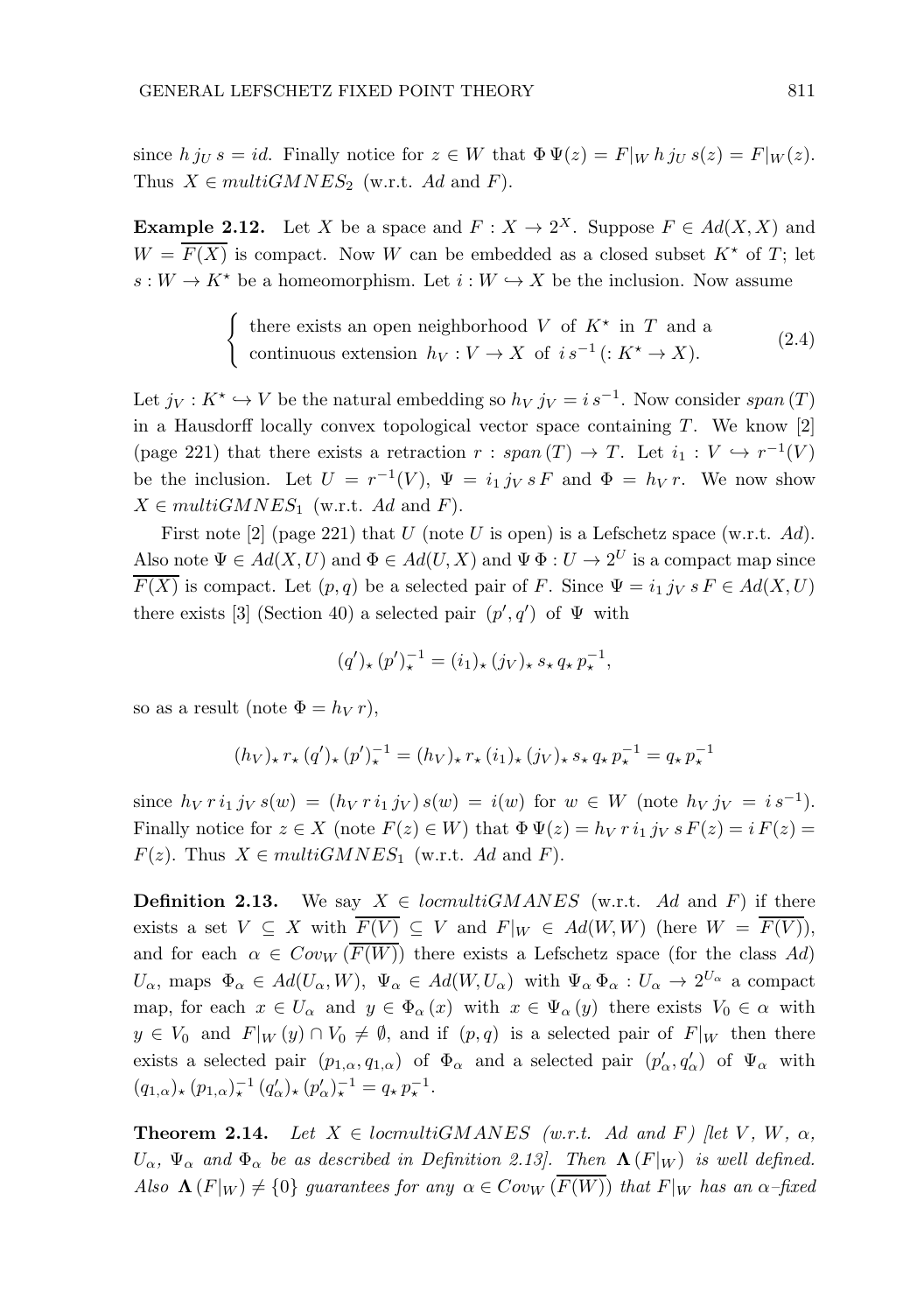□

point. Moreover if  $(W, F|_W)$  has the  $\alpha$ -fixed point property (i.e. F|w having an  $\alpha$ fixed point for each  $\alpha \in Cov_W(\overline{F(W)})$  guarantees that  $F|_W$  has a fixed point) then  $\Lambda(F|_W) \neq \{0\}$  guarantees  $F|_W$  has a fixed point.

**Remark 2.15.** One can put conditions on the space X and the map F so that  $F|_W$ has an  $\alpha$ –fixed point for each  $\alpha \in Cov_W(F(W))$  would guarantee  $F|_W$  has a fixed point; for example we refer the reader to [1] (Lemma 1.2 and 4.7) and [6] (Theorem 1.4 and Remark 1.6)].

**Proof.** Let  $\alpha \in \text{Cov}_W(\overline{F(W)})$  and  $G_\alpha = \Psi_\alpha \Phi_\alpha$ . Note  $G_\alpha \in \text{Ad}(U_\alpha, U_\alpha)$  is a compact map. Let  $(p, q)$  be a selected pair of  $F|_W$ . Then from Definition 2.13 there exists a selected pair  $(p_{1,\alpha}, q_{1,\alpha})$  of  $\Phi_{\alpha}$  and a selected pair  $(p'_{\alpha}, q'_{\alpha})$  of  $\Psi_{\alpha}$  with

$$
(q_{1,\alpha})_{\star} (p_{1,\alpha})_{\star}^{-1} (q_{\alpha}')_{\star} (p_{\alpha}')_{\star}^{-1} = q_{\star} p_{\star}^{-1}.
$$
 (2.5)

There exists [3] (Section 40) a selected pair  $(\overline{p}_{\alpha}, \overline{q}_{\alpha})$  of  $G_{\alpha}$  with

$$
(\overline{q}_{\alpha})_{\star} (\overline{p}_{\alpha})_{\star}^{-1} = (q_{\alpha}')_{\star} (p_{\alpha}')_{\star}^{-1} (q_{1,\alpha})_{\star} (p_{1,\alpha})_{\star}^{-1}
$$
\n(2.6)

Now  $U_{\alpha}$  is a Lefschetz space (for the class Ad) so  $(\overline{q}_{\alpha})_{\star}$   $(\overline{p}_{\alpha})_{\star}^{-1}$  is a Leray endomorphism. Now [2] (page 214, see (1.3)) (here  $E' = U'_{\alpha} = H(U_{\alpha})$ ,  $E'' = W' = H(W)$ ,  $v = (q'_\alpha)_\star (p'_\alpha)_\star^{-1}, u = (q_{1,\alpha})_\star (p_{1,\alpha})_\star^{-1}, f' = (\overline{q}_\alpha)_\star (\overline{p}_\alpha)_\star^{-1}$  and  $f'' = q_\star p_\star^{-1}$  and note (2.5) and (2.6)) guarantees that  $q_{\star} p_{\star}^{-1}$  is a Leray endomorphism and  $\Lambda (q_{\star} p_{\star}^{-1}) =$  $\Lambda\left(\left(\overline{q}_{\alpha}\right)_{\star}\left(\overline{p}_{\alpha}\right)_{\star}^{-1}\right)$ . Thus  $\Lambda\left(F|_{W}\right)$  is well defined.

Next suppose  $\Lambda(F|_W) \neq \{0\}$ . Then there exists a selected pair  $(p,q)$  of  $F|_W$ with  $\Lambda(q, p_\star^{-1}) \neq 0$ . Let  $\alpha \in Cov_W(\overline{F(W)})$  and let  $\overline{p}_\alpha$  and  $\overline{q}_\alpha$  be as described above with  $\Lambda(\overline{(q}_{\alpha})_{\star}(\overline{p}_{\alpha})_{\star}^{-1}) = \Lambda(q_{\star}p_{\star}^{-1}) \neq 0$ . Now since  $U_{\alpha}$  is a Lefschetz space (for the class Ad) there exists  $x \in U_\alpha$  with  $x \in \overline{q}_\alpha(\overline{p}_\alpha)^{-1}(x)$  i.e.  $x \in G_\alpha(x)$ . As a result there exists a  $y \in \Phi_{\alpha}(x)$  with  $x \in \Psi_{\alpha}(y)$ . Then from Definition 2.13 there exists  $V_0 \in \alpha$  with

 $y \in V_0$  and  $F|_W(y) \cap V_0 \neq \emptyset$ .

As a result  $F|_W$  has an  $\alpha$ -fixed point for  $\alpha \in Cov_W(\overline{F(W)})$ . Finally if we assume  $(W, F|_W)$  has the  $\alpha$ -fixed point property then automatically  $F|_W$  has a fixed point.

**Remark 2.16.** (i). One could replace Ad maps with Ads maps in the above presentation.

(ii). The assumption  $F \in Ad(W, W)$  in Definition 2.13 could be replaced by the assumption  $F \in Ad(V, V)$  or  $F \in Ad(X, X)$ .

(iii). In Definition 2.13 suppose we have  $F|_W \in Ad(W, W)$  replaced by  $F \in$  $Ad(V, V)$ . Then essentially the same reasoning as in Remark 2.4 (ii) guarantees that  $\Lambda(F|_V)$  is well defined and if  $\Lambda(F|_V) \neq \{0\}$  then for any  $\alpha \in Cov_W(\overline{F(W)})$  we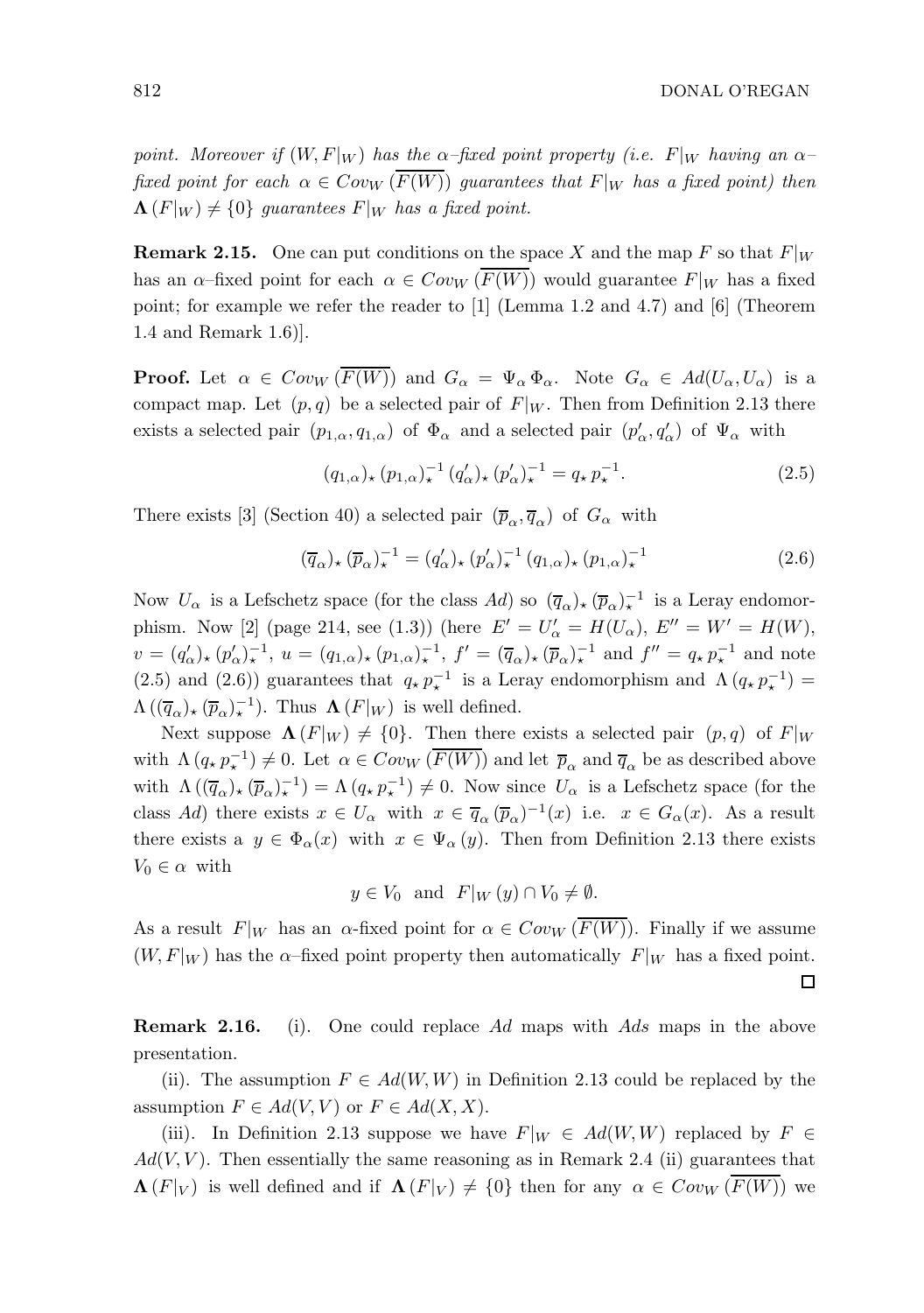have that  $F|_V$  has an  $\alpha$ –fixed point (note if  $\Lambda(F|_V) \neq \{0\}$  then essentially the same argument as in Remark 2.4 (ii) guarantees that  $\Lambda(F|_W) \neq \{0\}$  and now apply Theorem 2.14 so if  $\alpha \in Cov_W(\overline{F(W)})$  then  $F|_W$  has an  $\alpha$ -fixed point).

(iv). In Definition 2.13 we could remove the condition of upper semicontinuity in Definition 1.6.

(v). Let X be a space and  $F: X \to 2^X$ . Suppose  $F|_W \in Ad(W, W)$  where  $W = \overline{F(X)}$  is compact. Now W can be embedded as a closed subset  $K^*$  of T; let  $s: W \to K^*$  be a homeomorphism. Now assume

> $\sqrt{ }$  $\int$  $\overline{\mathcal{L}}$ for  $\alpha \in Cov_W(F(W))$  there exists an open neighborhood  $U_{\alpha}$  of  $K^*$  in T and a compact map  $\Phi_{\alpha} \in Ad(U_{\alpha}, W)$ such that for each  $x \in K^*$  there exists  $V_0 \in \alpha$  with  $\Phi_{\alpha}(x) \subseteq V_0$  and  $F|_W s^{-1}(x) \cap V_0 \neq \emptyset$ . (2.7)

Let  $j_{U_{\alpha}} : K^* \hookrightarrow U_{\alpha}$  be the natural embedding and assume

$$
\begin{cases}\n\text{if } (p,q) \text{ is a selected pair of } F|_W \text{ then} \\
\text{there exists a selected pair } (p_{1,\alpha}, q_{1,\alpha}) \text{ of } \Phi_\alpha \\
\text{with } (q_{1,\alpha})_\star (p_{1,\alpha})_\star^{-1} (j_{U_\alpha})_\star s_\star = q_\star p_\star^{-1}.\n\end{cases}
$$
\n(2.8)

Then  $X \in *locmultiGMANES*$  (w.r.t. Ad and F).

Let  $V = X$  and  $\Psi_{\alpha} = j_{U_{\alpha}} s$ . Note  $\Psi_{\alpha} \in Ad(W, U_{\alpha})$  and  $\Psi_{\alpha} \Phi_{\alpha} : U_{\alpha} \to 2^{U_{\alpha}}$  is a compact map since  $\Phi_{\alpha}$  is a compact map. It remains to consider when  $x \in U_{\alpha}$  and  $y \in \Phi_{\alpha}(x)$  with  $x \in \Psi_{\alpha}(y) = j_{U_{\alpha}} s(y)$ . Then  $x = j_{U_{\alpha}} s(y)$  and note  $s(y) \in K^*$ . Now from (2.7) there exists  $V_0 \in \alpha$  with  $\Phi_{\alpha}(x) \subseteq V_0$  and  $F|_W s^{-1}(x) \cap V_0 \neq \emptyset$ . Since  $y \in \Phi_{\alpha}(x)$  we have  $y \in V_0$  and since  $x = j_{U_{\alpha}} s(y)$  we have  $F|_W(y) \cap V_0 \neq \emptyset$ . Thus  $X \in *locmultiGMANES*$  (w.r.t. Ad and F).

Alternate Definition and Results: We say  $X \in \text{locmultigGMMES}$  (w.r.t. Ad and F) if there exists a set  $A \subseteq X$  with  $F(A) \subseteq A$  and  $F|_W \in Ad(W, W)$  (here  $W =$  $F(A)$ , and for each  $\alpha \in Cov_W(F(W))$  there exists a Lefschetz space (for the class Ad)  $U_{\alpha}$ , maps  $\Phi_{\alpha} \in Ad(U_{\alpha}, W)$ ,  $\Psi_{\alpha} \in Ad(W, U_{\alpha})$  with  $\Psi_{\alpha} \Phi_{\alpha} : U_{\alpha} \to 2^{U_{\alpha}}$  a compact map, for each  $x \in U_\alpha$  and  $y \in \Phi_\alpha(x)$  with  $x \in \Psi_\alpha(y)$  there exists  $V_0 \in \alpha$ with  $y \in V_0$  and  $F|_W(y) \cap V_0 \neq \emptyset$ , and if  $(p,q)$  is a selected pair of  $F|_W$  then there exists a selected pair  $(p_{1,\alpha}, q_{1,\alpha})$  of  $\Phi_{\alpha}$  and a selected pair  $(p'_{\alpha}, q'_{\alpha})$  of  $\Psi_{\alpha}$ with  $(q_{1,\alpha})_{\star} (p_{1,\alpha})_{\star}^{-1} (q'_{\alpha})_{\star} (p'_{\alpha})_{\star}^{-1} = q_{\star} p_{\star}^{-1}$ .

(1). The reasoning in Theorem 2.14 guarantees that if  $X \in *locmultiGGMANES*$ (w.r.t. Ad and F) (let A, W,  $\alpha$ ,  $U_{\alpha}$ ,  $\Phi_{\alpha}$  and  $\Psi_{\alpha}$  be as described above) then  $\Lambda$  (F|w) is well defined, and also  $\Lambda(F|_W) \neq \{0\}$  guarantees for any  $\alpha \in Cov_W(F(W))$  that  $F|_W$  has an  $\alpha$ –fixed point (moreover if  $(W, F|_W)$ ) has the  $\alpha$ –fixed point property then  $\Lambda(F|_W) \neq \{0\}$  guarantees  $F|_W$  has a fixed point).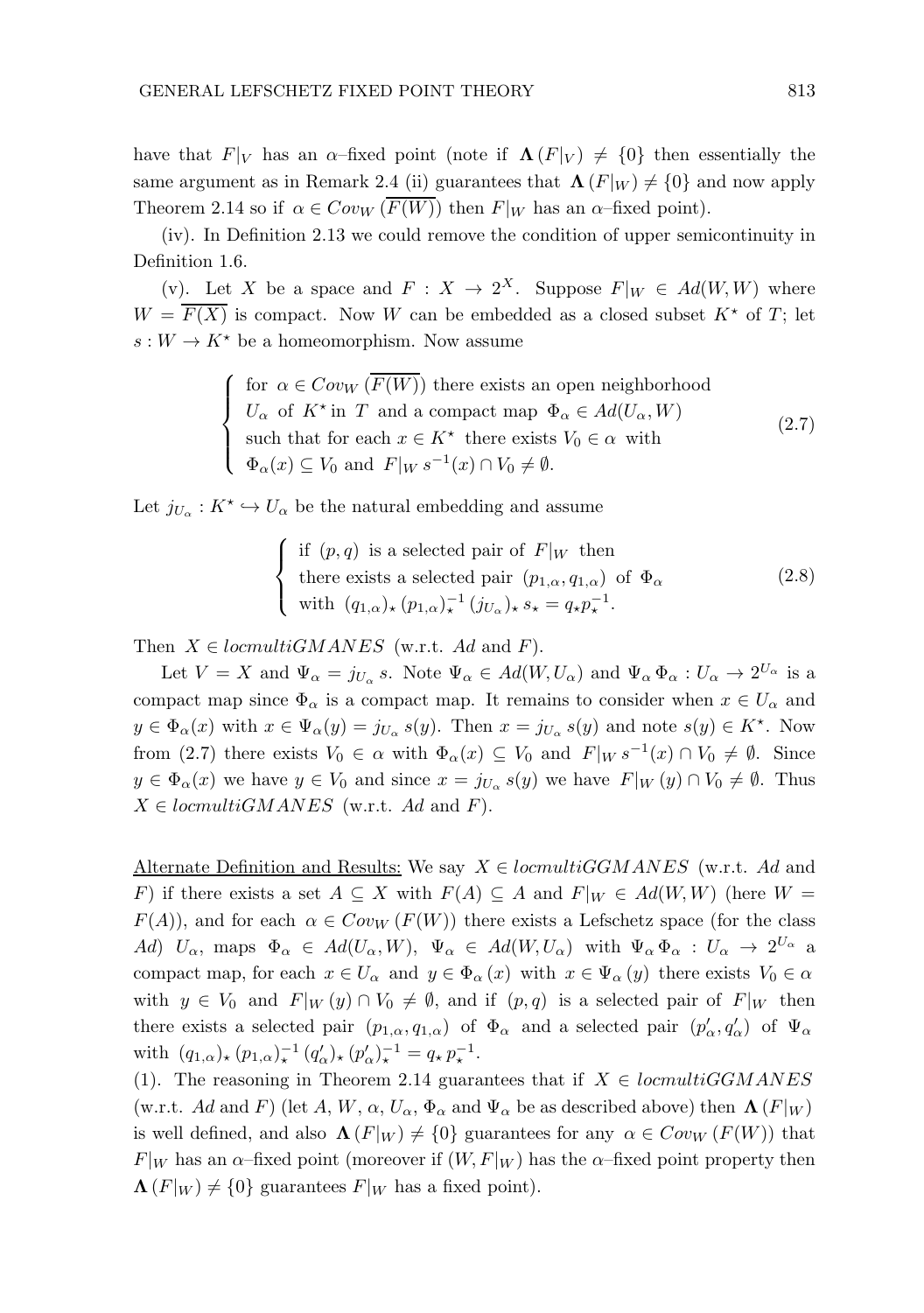(2). Suppose in the statement above we have  $F|_W \in Ad(W, W)$  replaced by  $F \in$  $Ad(A, A)$ . Then the reasoning in Remark 2.4 (ii) guarantees that  $\Lambda(F|_A)$  is well defined and  $\Lambda(F|_A) \neq \{0\}$  guarantees for any  $\alpha \in Cov_W(F(W))$  that  $F|_A$  has an  $\alpha$ –fixed point.

We now consider some special cases of Theorem 2.14.

**Definition 2.17.** We say  $X \in multiGMANES_1$  (w.r.t. Ad and F) if  $F \in$  $Ad(X, X)$ , and for each  $\alpha \in Cov_X(\overline{F(X)})$  there exists a Lefschetz space (for the class Ad)  $U_{\alpha}$ , maps  $\Phi_{\alpha} \in Ad(U_{\alpha}, X)$ ,  $\Psi_{\alpha} \in Ad(X, U_{\alpha})$  with  $\Psi_{\alpha} \Phi_{\alpha} : U_{\alpha} \to 2^{U_{\alpha}}$  a compact map, for each  $x \in U_\alpha$  and  $y \in \Phi_\alpha(x)$  with  $x \in \Psi_\alpha(y)$  there exists  $V_0 \in \alpha$ with  $y \in V_0$  and  $F(y) \cap V_0 \neq \emptyset$ , and if  $(p,q)$  is a selected pair of F then there exists a selected pair  $(p_{1,\alpha}, q_{1,\alpha})$  of  $\Phi_{\alpha}$  and a selected pair  $(p'_{\alpha}, q'_{\alpha})$  of  $\Psi_{\alpha}$  with  $(q_{1,\alpha})_{\star} (p_{1,\alpha})_{\star}^{-1} (q'_{\alpha})_{\star} (p'_{\alpha})_{\star}^{-1} = q_{\star} p_{\star}^{-1}.$ 

**Theorem 2.18.** Let  $X \in multiGMANES_1$  (w.r.t. Ad and F). Then  $\Lambda(F)$  is well defined. Also  $\Lambda(F) \neq \{0\}$  guarantees for any  $\alpha \in Cov_X(F(X))$  that F has an  $\alpha$ –fixed point. Moreover if  $(W, F)$  has the  $\alpha$ –fixed point property (i.e. F having an  $\alpha$ –fixed point for each  $\alpha \in Cov_X(F(X))$  guarantees that F has a fixed point) then  $\Lambda(F) \neq \{0\}$  guarantees F has a fixed point.

**Proof.** The proof is word for word that in Theorem 2.14 with W replaced by X.  $\Box$ 

**Definition 2.19.** We say  $X \in multiGMANES_2$  (w.r.t. Ad and F) if  $F|_W \in$  $Ad(W, W)$  (here  $W = \overline{F(X)}$ ), and for each  $\alpha \in Cov_W(\overline{F(W)})$  there exists a Lefschetz space (for the class Ad)  $U_{\alpha}$ , maps  $\Phi_{\alpha} \in Ad(U_{\alpha}, W)$ ,  $\Psi_{\alpha} \in Ad(W, U_{\alpha})$  with  $\Psi_{\alpha} \Phi_{\alpha}$ :  $U_{\alpha} \to 2^{U_{\alpha}}$  a compact map, for each  $x \in U_{\alpha}$  and  $y \in \Phi_{\alpha}(x)$  with  $x \in \Psi_{\alpha}(y)$  there exists  $V_0 \in \alpha$  with  $y \in V_0$  and  $F|_W(y) \cap V_0 \neq \emptyset$ , and if  $(p, q)$  is a selected pair of  $F|_W$  then there exists a selected pair  $(p_{1,\alpha}, q_{1,\alpha})$  of  $\Phi_\alpha$  and a selected pair  $(p'_\alpha, q'_\alpha)$ of  $\Psi_{\alpha}$  with  $(q_{1,\alpha})_{\star} (p_{1,\alpha})_{\star}^{-1} (q'_{\alpha})_{\star} (p'_{\alpha})_{\star}^{-1} = q_{\star} p_{\star}^{-1}$ .

**Theorem 2.20.** Let  $X \in multiGMANES_2$  (w.r.t. Ad and F) and  $W = \overline{F(X)}$ . Then  $\Lambda(F|_W)$  is well defined. Also  $\Lambda(F|_W) \neq \{0\}$  guarantees that for any  $\alpha \in$  $Cov_W(\overline{F(W)})$ ,  $F|_W$  has an  $\alpha$ -fixed point. Moreover if  $(W, F|_W)$  has the  $\alpha$ -fixed point property then  $\Lambda(F|_W) \neq \{0\}$  guarantees  $F|_W$  has a fixed point.

**Proof.** Take  $V = X$  in Theorem 2.14.

Motivated in part by [3] (Section 42) we will generalize slightly Theorem 2.3 (see Remark 2.4 (ii)) and Theorem 2.14 (see Remark 2.16) for noncompact maps  $F: X \to 2^X$ .

□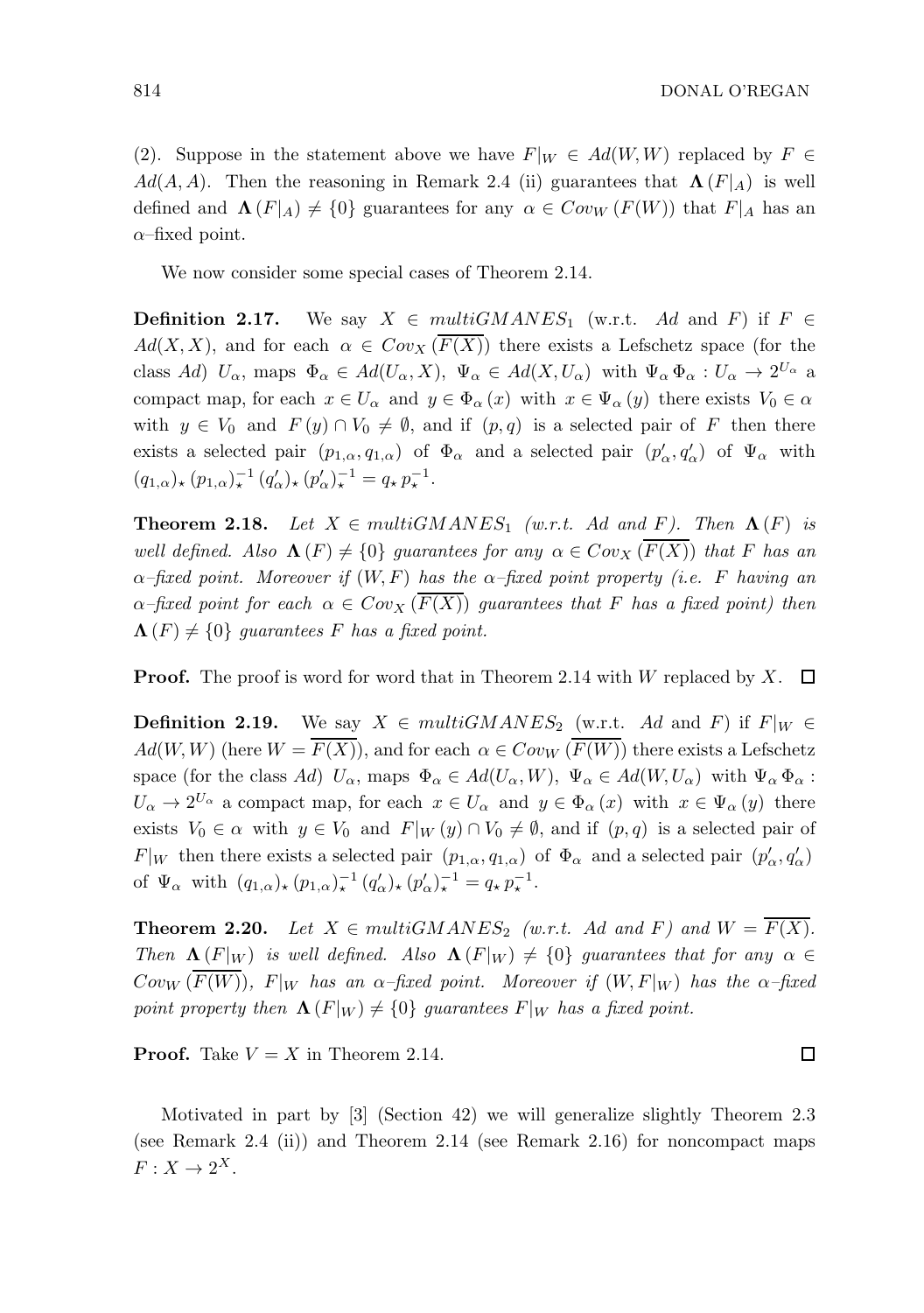**Definition 2.21.** Let X be a space. A map  $F \in Ad(X, X)$  is said to be a locally multi general absorbing contraction (written  $F \in *locmultiGAC*(X, X)$ ) if

(i).  $X \in \text{locmultiGMNES}$  (w.r.t. Ad and F) [let U, V, W,  $\Phi$  and  $\Psi$  be as described in Definition 2.1];

(ii). for any selected pair  $(p, q)$  of F,  $q''_{*}(p'')_{*}^{-1}: H(X, W) \to H(X, W)$  is a weakly nilpotent endomorphism (here  $p''$ ,  $q'' : (\Gamma, p^{-1}(W)) \to (X, W)$  are given by  $p''(u) =$  $p(u)$  and  $q''(u) = q(u)$ .

**Theorem 2.22.** Let  $F \in \text{locmultiGAC}(X, X)$ . Then  $\Lambda(F)$  is well defined and if  $\Lambda(F) \neq \{0\}$  then F has a fixed point.

**Proof.** Let  $(p,q)$  be a selected pair for F so in particular  $q p^{-1}(W) \subseteq F(W)$ . Consider  $F|_W$  and let  $q', p' : p^{-1}(W) \to W$  be given by  $p'(u) = p(u)$  and  $q'(u) =$  $q(u)$  (and note  $(p', q')$  is a selected pair for  $F|_W$ ). Now Theorem 2.3 guarantees that  $q'_{\star}(p')_{\star}^{-1}$  is a Leray endomorphism. Now Definition 2.21 (ii) and [3] (Property 11.8, pp 53) guarantees that  $q''_{*}(p'')_{*}^{-1}$  is a Leray endomorphism and  $\Lambda (q''_{*}(p'')_{*}^{-1}) = 0$ . Also [3] (Property 11.5, pp 52) guarantees that  $q_{\star} p_{\star}^{-1}$  is a Leray endomorphism (with  $\Lambda(q, p_\star^{-1}) = \Lambda(q'_\star(p')_\star^{-1})$  so  $\Lambda(F)$  is well defined.

Next suppose  $\Lambda(F) \neq \{0\}$ . Then there exists a selected pair  $(p,q)$  of F with  $\Lambda(q_{\star} p_{\star}^{-1}) \neq 0$ . Let  $(p', q')$  be as described above with  $\Lambda(q_{\star} p_{\star}^{-1}) = \Lambda(q'_{\star}(p')_{\star}^{-1})$ . Then  $\Lambda(q'_{\star}(p')_{\star}^{-1}) \neq 0$  so since  $X \in \text{locmultiGNES}$  (w.r.t. Ad and F) then Theorem 2.3 guarantees that there exists  $x \in W$  with  $x \in F|_{W}(x)$  i.e.  $x \in Fx$ .  $\Box$ 

Remark 2.23. (1). If we use Remark 2.4 (ii) in the proof of Theorem 2.22 we see that we could replace Definition 2.21 (ii) with: for any selected pair  $(p, q)$  of F,  $q''_{\star}(p'')_{\star}^{-1}: H(X,V) \to H(X,V)$  is a weakly nilpotent endomorphism (here  $p'', q''$ :  $(\Gamma, p^{-1}(V)) \to (X, V)$  are given by  $p''(u) = p(u)$  and  $q''(u) = q(u)$ .

(2). Note we do not assume  $F: X \to 2^V$  in Definition 2.21.

(3). In Definition 2.21 (i) we could replace  $locmultiGMNES$  (w.r.t. Ad and F) with  $locmultiGGMNES$  (w.r.t. Ad and F).

**Definition 2.24.** Let X be a space. A map  $F \in Ad(X, X)$  is said to be a locally multi general approximative absorbing contraction (written  $F \in \text{locmulti} GAAC(X, X)$ ) if  $X \in \text{locmultiGMANES}$  (w.r.t. Ad and F) [let V, W,  $\alpha$ ,  $U_{\alpha}$ ,  $\Phi_{\alpha}$  and  $\Psi_{\alpha}$  be as described in Definition 2.13],  $(W, F|_W)$  has the  $\alpha$ -fixed point property, and (ii) in Definition 2.21 holds.

The same reasoning as in Theorem 2.22 (except Theorem 2.14 replaces Theorem 2.3) establishes the next result.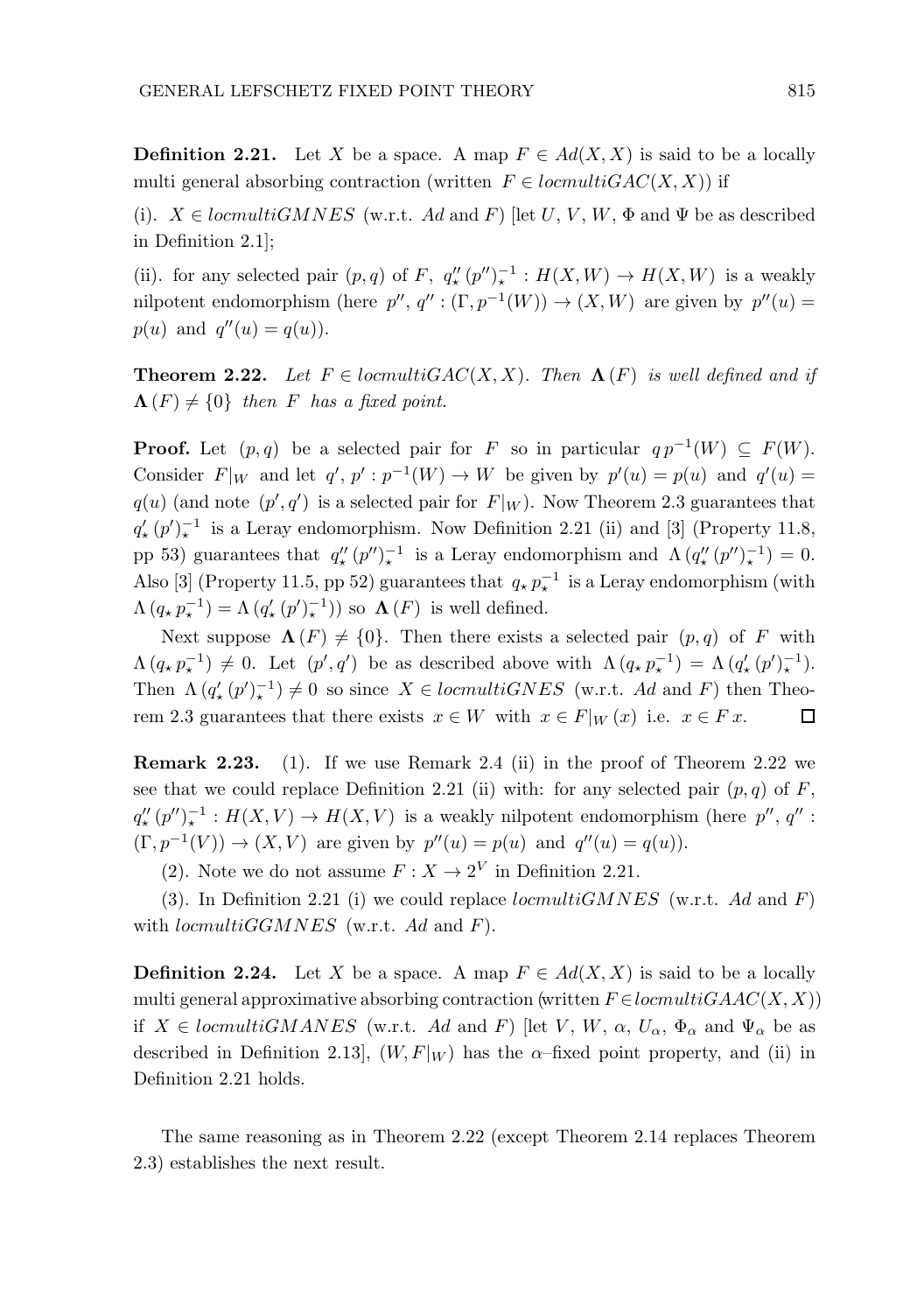816 DONAL O'REGAN

**Theorem 2.25.** Let  $F \in \text{locmultiped}(X, X)$ . Then  $\Lambda(F)$  is well defined and if  $\Lambda(F) \neq \{0\}$  then F has a fixed point.

Finally in this paper we present some Lefschetz fixed point theory for random operators. First we recall some preliminary results. Let  $(\Omega, A)$  be a measurable space and C a nonempty subset of a metric space  $X = (X, d)$ . A mapping  $G : \Omega \to 2^C$  is said to be measurable if

$$
G^{-1}(U) = \{ w \in \Omega : G(w) \cap U \neq \emptyset \} \in A
$$

for each open subset U of C. A mapping  $\xi : \Omega \to C$  is called a measurable selector of the measurable mapping  $G: \Omega \to 2^C$  if  $\xi$  is measurable and  $\xi(w) \in G(w)$  for each  $w \in \Omega$ . A mapping  $F : \Omega \times C \to 2^X$  is called a random operator if, for any fixed  $x \in C$ , the map  $F(. , x) : \Omega \to 2^X$  is measurable. A measurable mapping  $\xi : \Omega \to C$  is said to be a random fixed point of a random operator  $F : \Omega \times C \to 2^X$ if  $\xi(w) \in F(w, \xi(w))$  for each  $w \in \Omega$ . A random operator  $F : \Omega \times C \to 2^X$  is said to be continuous (compact etc.) if for each  $w \in \Omega$ , the map  $F(w, .) : C \to 2^X$  is continuous (compact etc.).

Next we state a well known result of Tan and Yuan [12].

**Theorem 2.26.** Let  $(\Omega, A)$  be a measurable space and Z a nonempty separable complete subset of a metric space  $X = (X, d)$ . Suppose the map  $F : \Omega \times Z \to CD(X)$ (here  $CD(X)$  denotes the family of nonempty closed subsets of X) is a continuous compact random operator. If  $F$  has a deterministic fixed point then  $F$  has a random fixed point.

**Remark 2.27.** A single valued map  $\phi : \Omega \to X$  is said to be a deterministic fixed point of F if  $\phi(w) \in F(w, \phi(w))$  for each  $w \in \Omega$ .

Another version of a random operator  $F : \Omega \times Z \to 2^X$  was considered by Gorniewicz [3]. Let X be a separable metric space,  $\Omega$  a complete measurable space, and Z a closed subset of X. A map  $F : \Omega \times Z \to 2^X$  with compact values is said to be a random in the sense of Gorniewicz operator if

 $(i)$ . F is product measurable

and

(ii).  $F(w, .)$  is upper semicontinuous for every  $w \in \Omega$ 

hold. The following result is taken from [3] (pp. 156).

**Theorem 2.28.** Let X be a separable metric space,  $(\Omega, A)$  a complete measurable space and Z a closed subset of X. Suppose the map  $F : \Omega \times Z \to 2^X$  has compact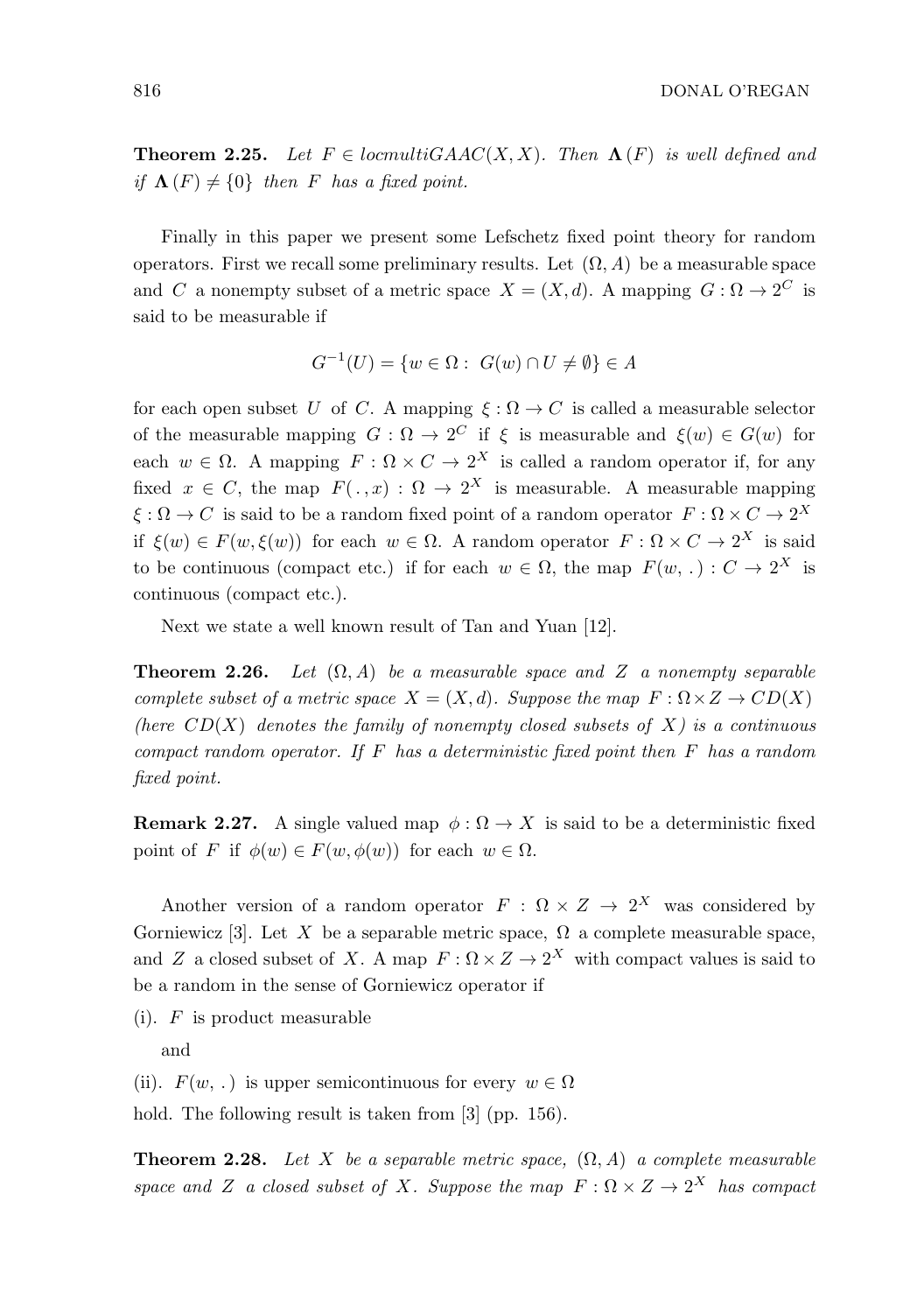$\sqrt{ }$  $\int$ 

 $\overline{\mathcal{L}}$ 

values and is a random in the sense of Gorniewicz operator. If  $F$  has a deterministic fixed point then F has a random fixed point.

We can obtain the random analogue of all the results obtained in this paper. To illustrate this we will obtain the random analogue of Theorem 2.7, first using Theorem 2.26 and then using Theorem 2.28.

**Theorem 2.29.** Let  $(\Omega, A)$  be a measurable space and E a metric space. In addition assume

> $\sqrt{ }$  $\int$  $\overline{\mathcal{L}}$  $X \in multiGMNES<sub>1</sub> (with respect to Ad and  $F(., w)$ )$ for each  $w \in \Omega$  is a complete separable subset of  $E$ ,  $F: \Omega \times X \to CD(X)$  is a continuous, compact random operator and  $F(w,.) \in Ad(X,X)$  for each  $w \in \Omega$ . (2.9)

Then if  $\Lambda(F(w, .) \neq \{0\}$  for each  $w \in \Omega$ , then F has a random fixed point.

**Remark 2.30.** Note in Theorem 2.29 for fixed  $w \in \Omega$  that  $\Lambda(F(w, .))$  is well defined (see Theorem 2.7).

**Proof.** Theorem 2.7 guarantees that  $F$  has a deterministic fixed point. The result follows from Theorem 2.26.  $\Box$ 

**Theorem 2.31.** Let  $(\Omega, A)$  be a complete measurable space and E a separable metric space. In addition assume

 $X \in multiGMNES<sub>1</sub> (with respect to Ad and  $F(., w)$ )$ for each  $w \in \Omega$  is a closed subset of  $E, F: \Omega \times X \to CK(X)$ (here  $CK(X)$  denotes the family of nonempty compact subsets of  $X$ ) is a random in the sense of Gorniewicz compact operator with  $F(w,.) \in Ad(X,X)$  for each  $w \in \Omega$ . (2.10)

Then if  $\Lambda(F(w, .) \neq \{0\}$  for each  $w \in \Omega$ , then F has a random fixed point.

Proof. Theorem 2.7 guarantees that F has a deterministic fixed point. The result follows from Theorem 2.28.  $\Box$ 

### **REFERENCES**

- [1] H. Ben-El-Mechaiekh, The coincidence problem for compositions of set valued maps, Bull. Austral. Math. Soc., 41 (1990), 421-434.
- [2] G. Fournier and L. Gorniewicz, The Lefschetz fixed point theorem for multivalued maps of non-metrizable spaces, Fundamenta Mathematicae, 92 (1976), 213-222.